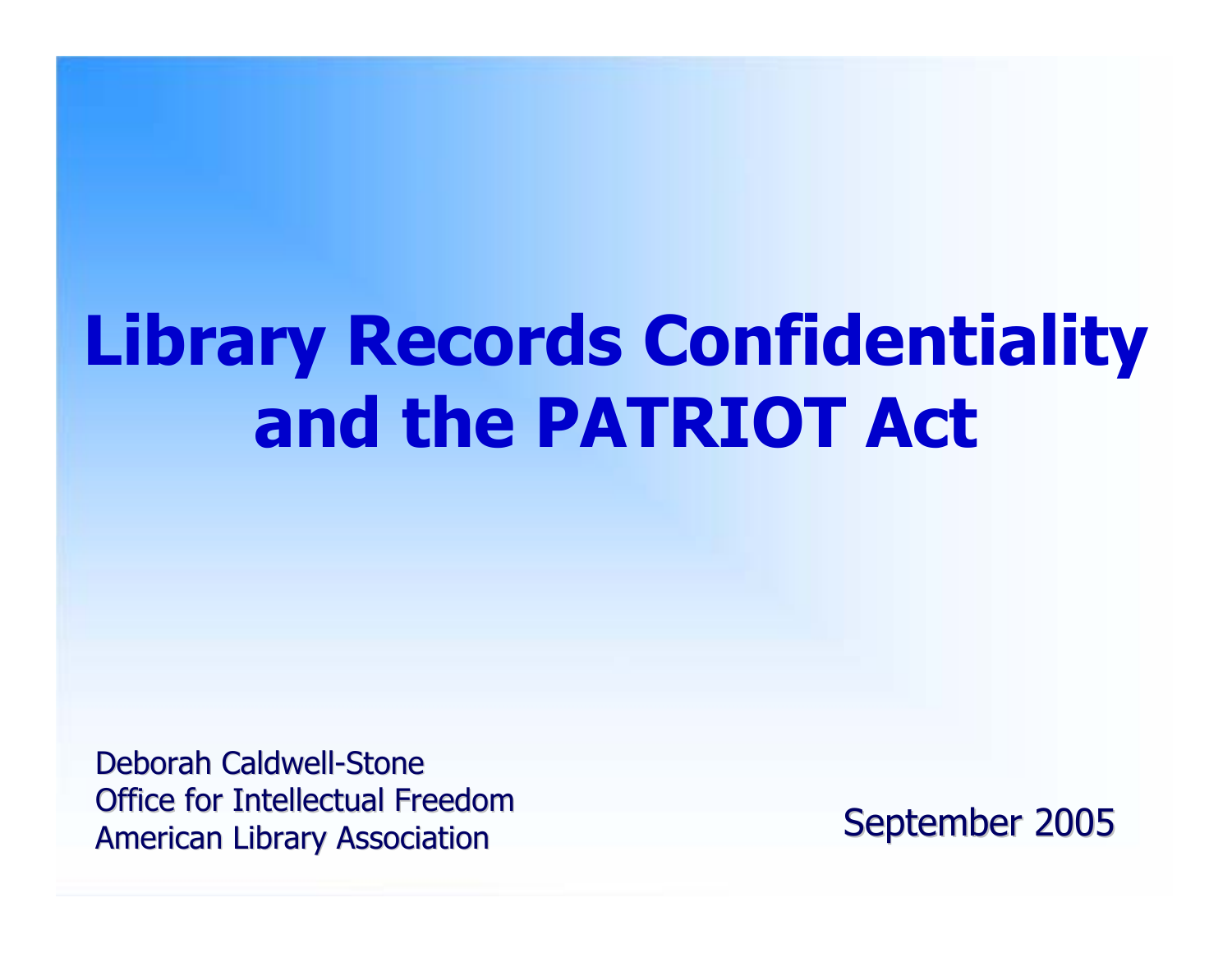# **Agenda**

## **The USA PATRIOT Act and Libraries**

- What is the PATRIOT Act?
- Why the library community is concerned
- **Current status of legislation**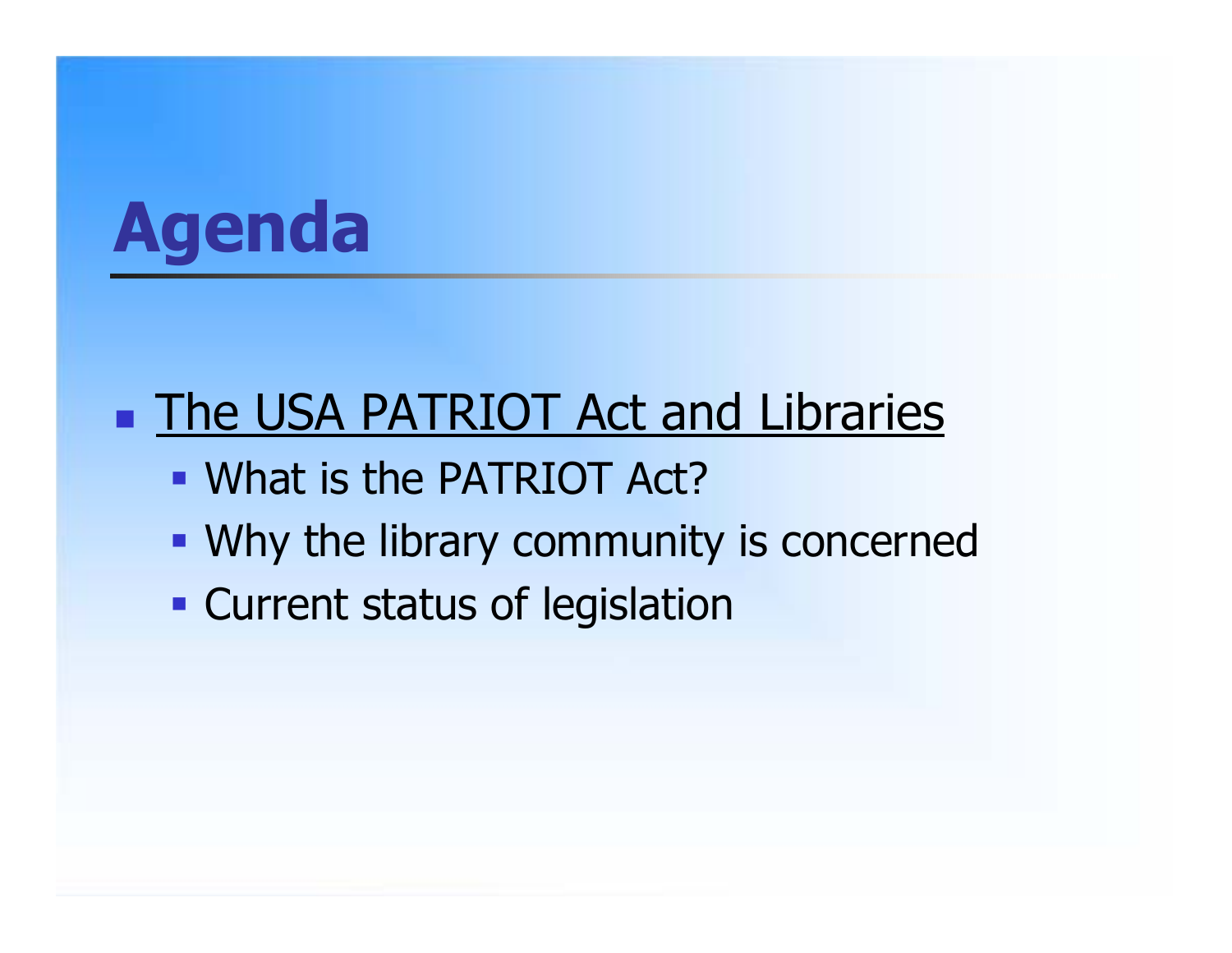# **USA PATRIOT Act**

**"The Uniting and Strengthening America by Providing Appropriate Tools Required to** Intercept and Obstruct Terrorism Act of 2001"

Purpose: "To deter and punish terrorist acts in the United States and around the world, to enhance law enforcement investigatory tools, and for other purposes"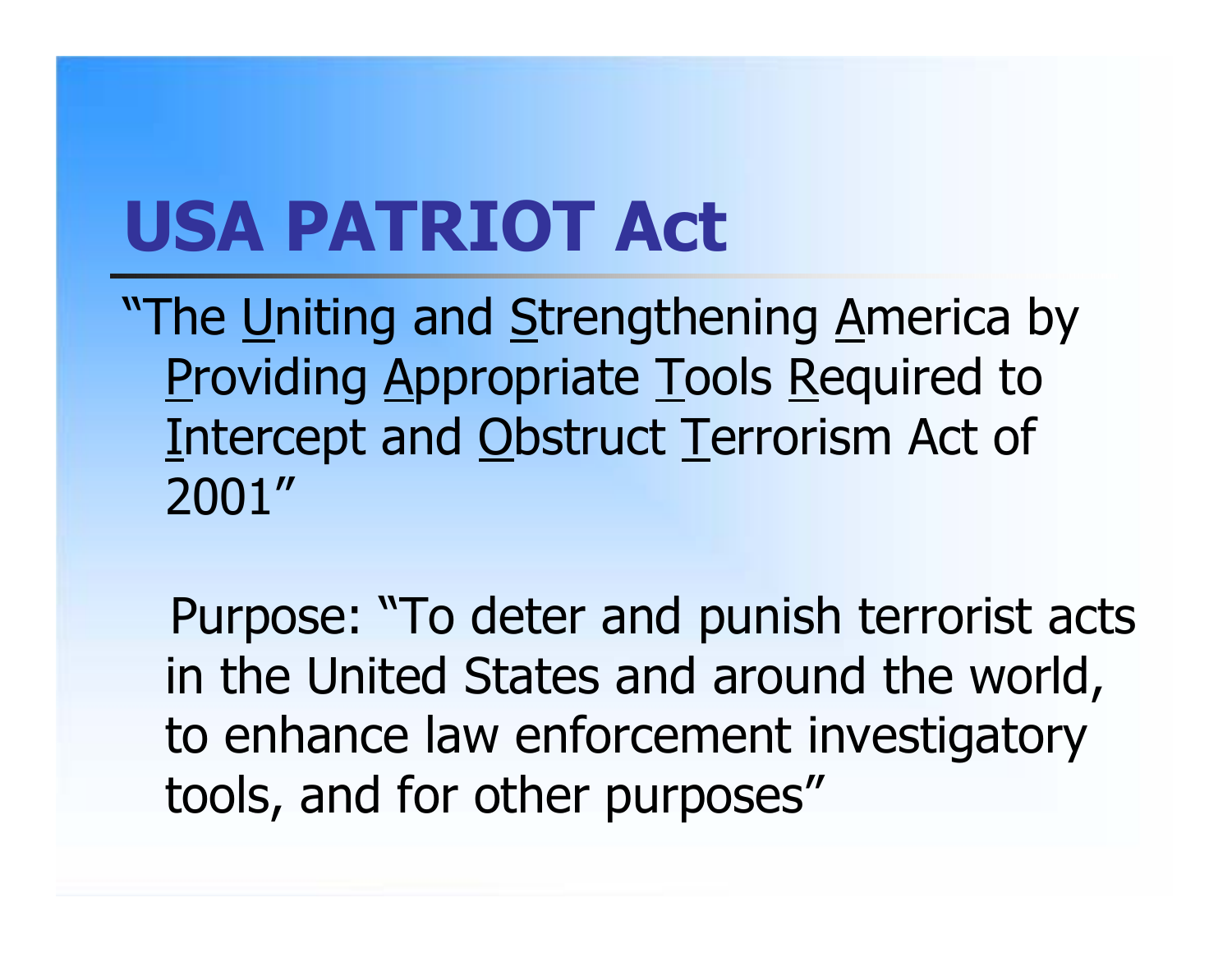# **USA PATRIOT Act**

Amends more than 15 different statutes:

- **Foreign Intelligence Surveillance Act (FISA)**
- **Computer Fraud and Abuse Act (CFAA)**
- **Electronic Communications Privacy Act of 1986**
- **Examily Education Rights and Privacy Act (FERPA)**
- **Federal Rules of Criminal Procedure**
- **Federal wiretap laws**
- **Immigration laws**
- **Money laundering laws**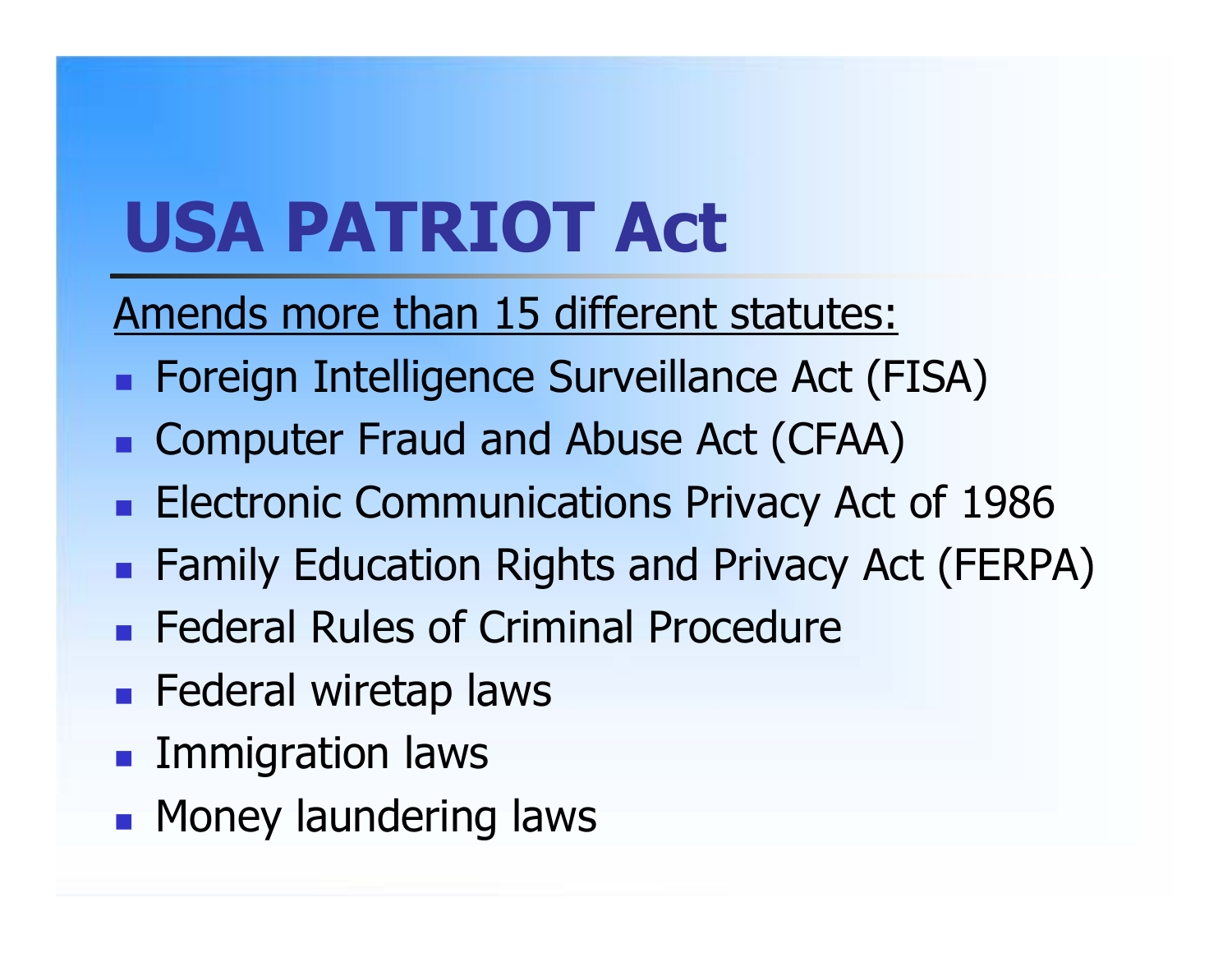# **Library Focus:**

- **Foreign Intelligence Surveillance Act** Amendments – Section 215
- **Amendment expanding scope of** National Security Letter (NSL) statutes –Section 505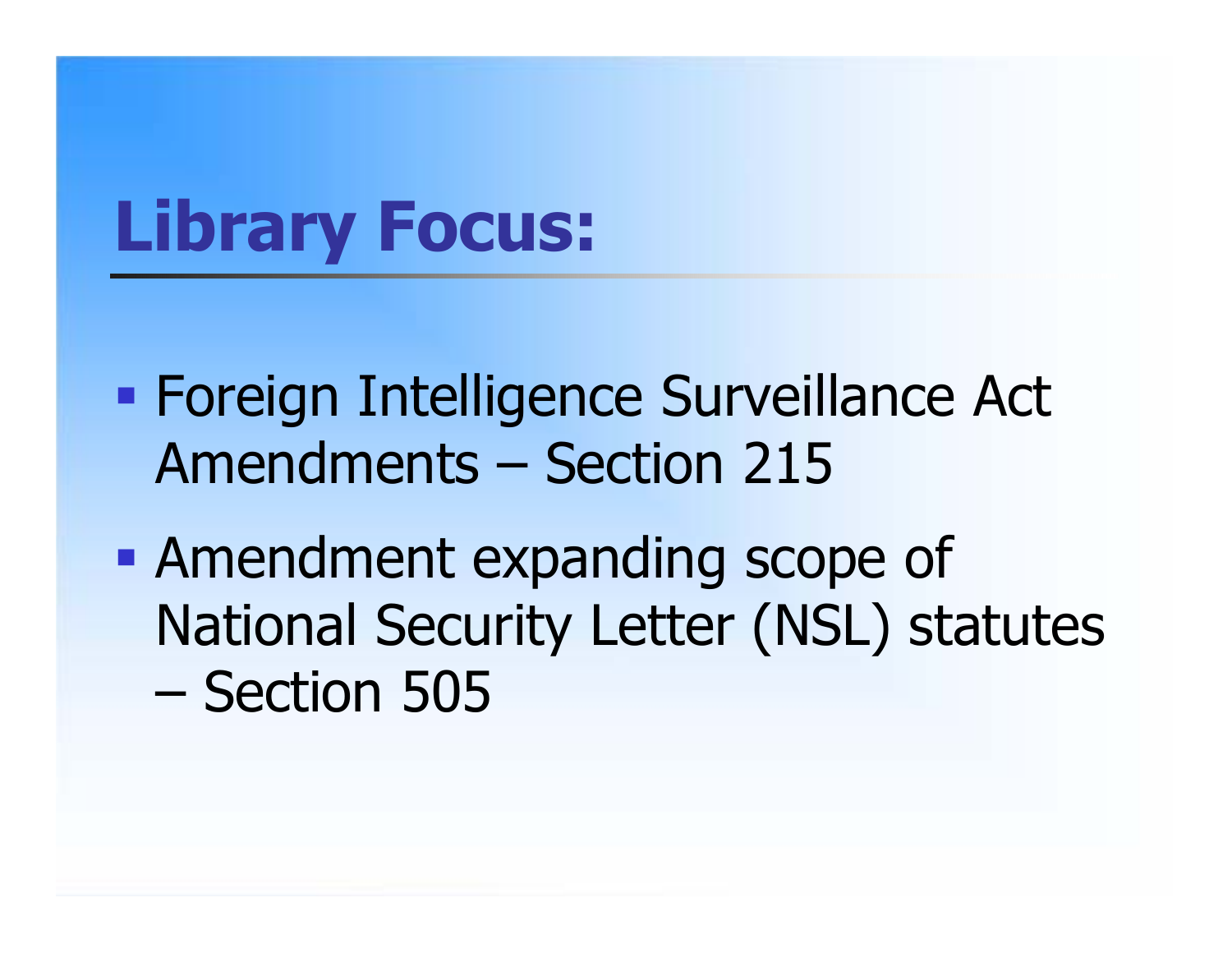- **Amends business records provision to give the** FBI authority to obtain any "any tangible thing."
- Sweeps in <u>any</u> record or any thing: banking records, educational records, medical records, library records, databases – even house keys.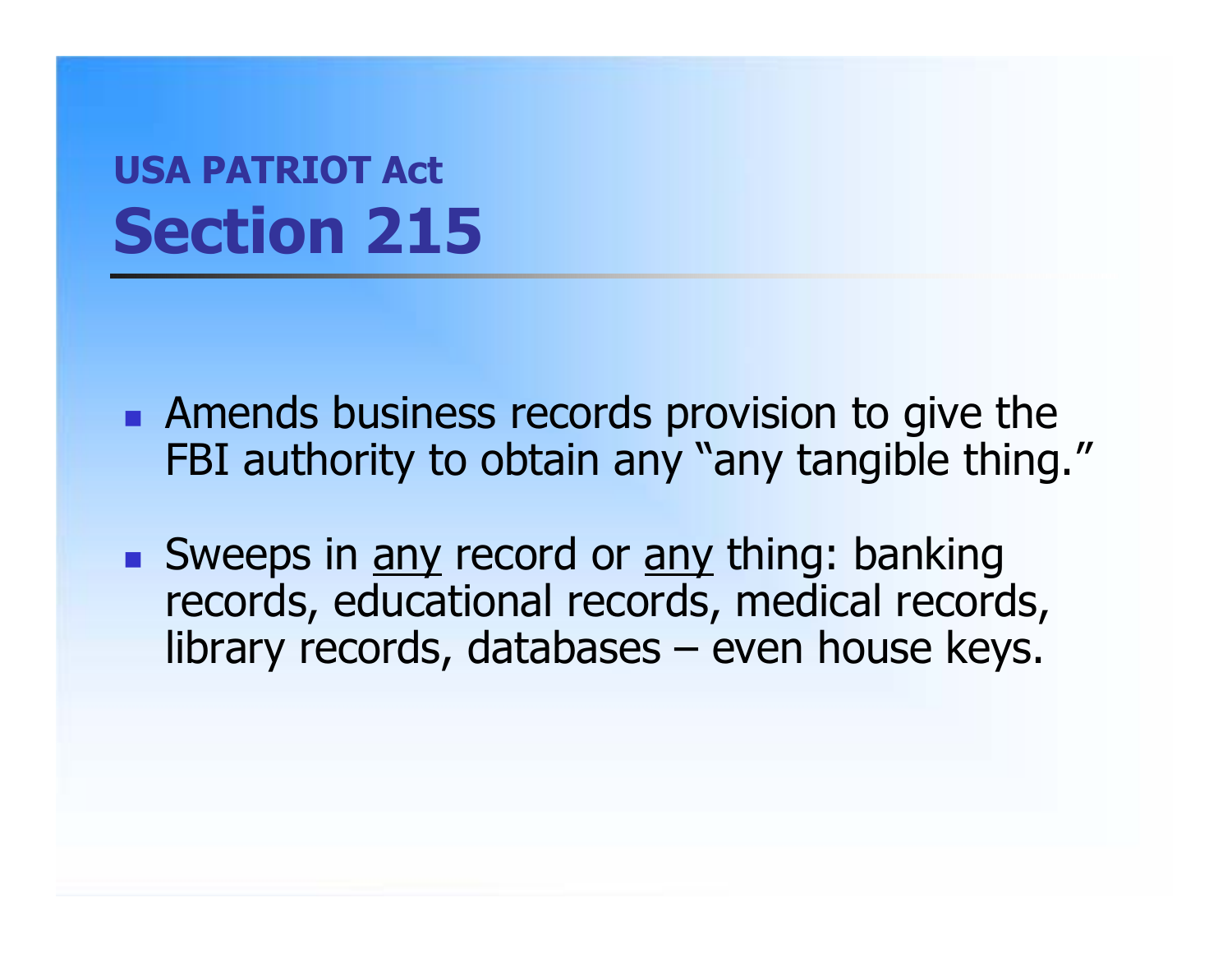- **Lesser legal standard record merely must be** "sought for" an investigation into espionage or terrorism; no need to show specific facts or probable cause to obtain order.
- **Permits FBI to seize records of persons who are** not targets of the investigation and not "agents of a foreign power."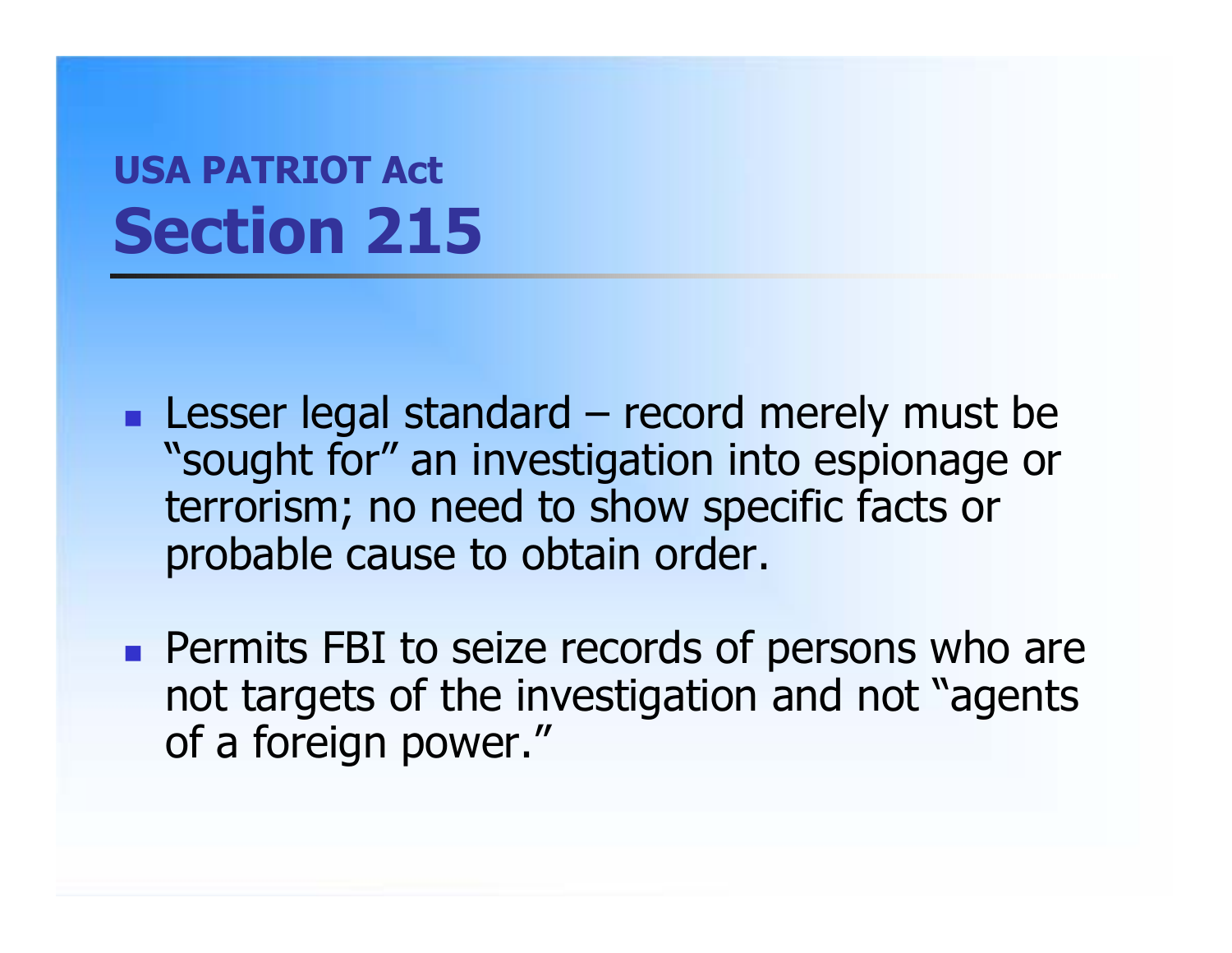Secrecy provisions:

**• Order obtained ex-parte in "secret" FISA** court without notice to any party

**Gag order" forbids recipient from** informing anyone about the search warrant, the search, or the records turned over to the FBI in perpetuity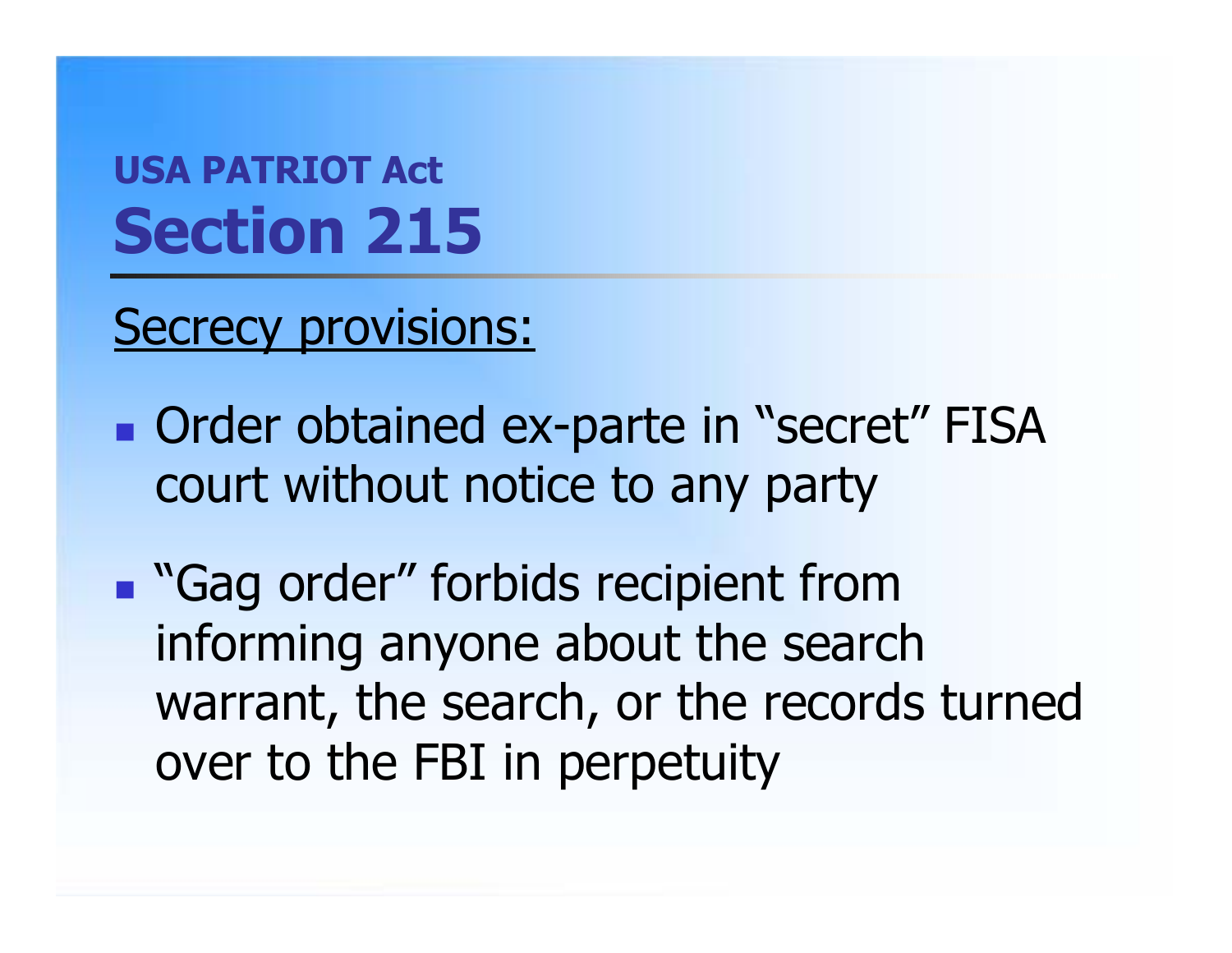- **Authorizes the FBI to use National Security** Letters (NSLs) to obtain financial, Internet, credit, and telephone records.
- **Permits FBI agent to issue NSL demand** for records without judicial review or supervision.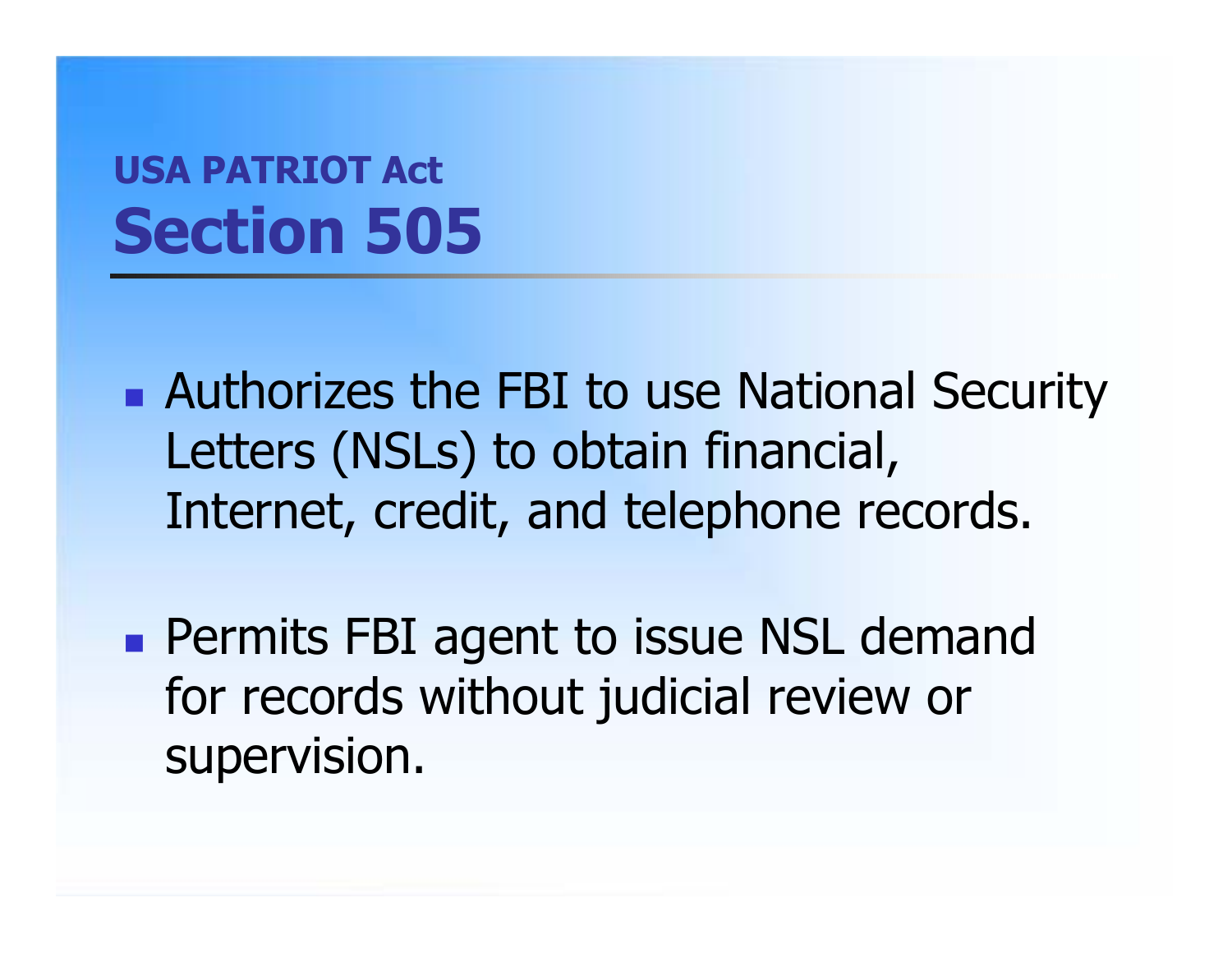- **Statute provides no means to challenge** NSL in court of law
- **Imposes "gag order" forbidding library** from informing anyone about the NSL or that records were turned over to the FBI in perpetuity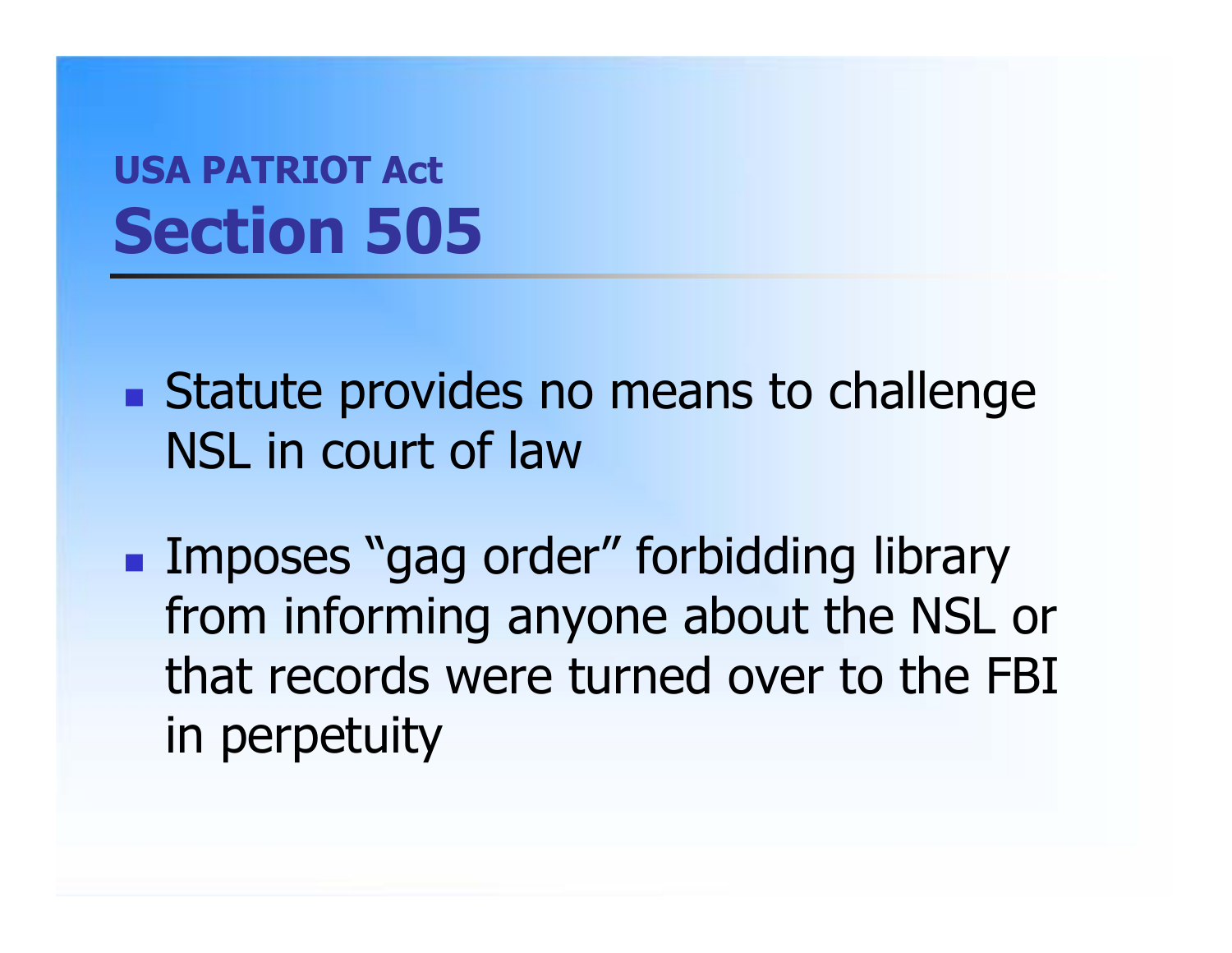September 2004: U.S. District Court Judge Marrero enjoins use of the NSL

- **Statute's failure to provide an effective** opportunity to challenge the NSL in a court of law is an "unconstitutional abuse of power"
- **Automatic and perpetual "gag order" violates** the First Amendment

Doe v. Ashcroft, 334 F.Supp. 2d 471 (S.D.N.Y. 2004) Currently on appeal before the Second Circuit Court of Appeals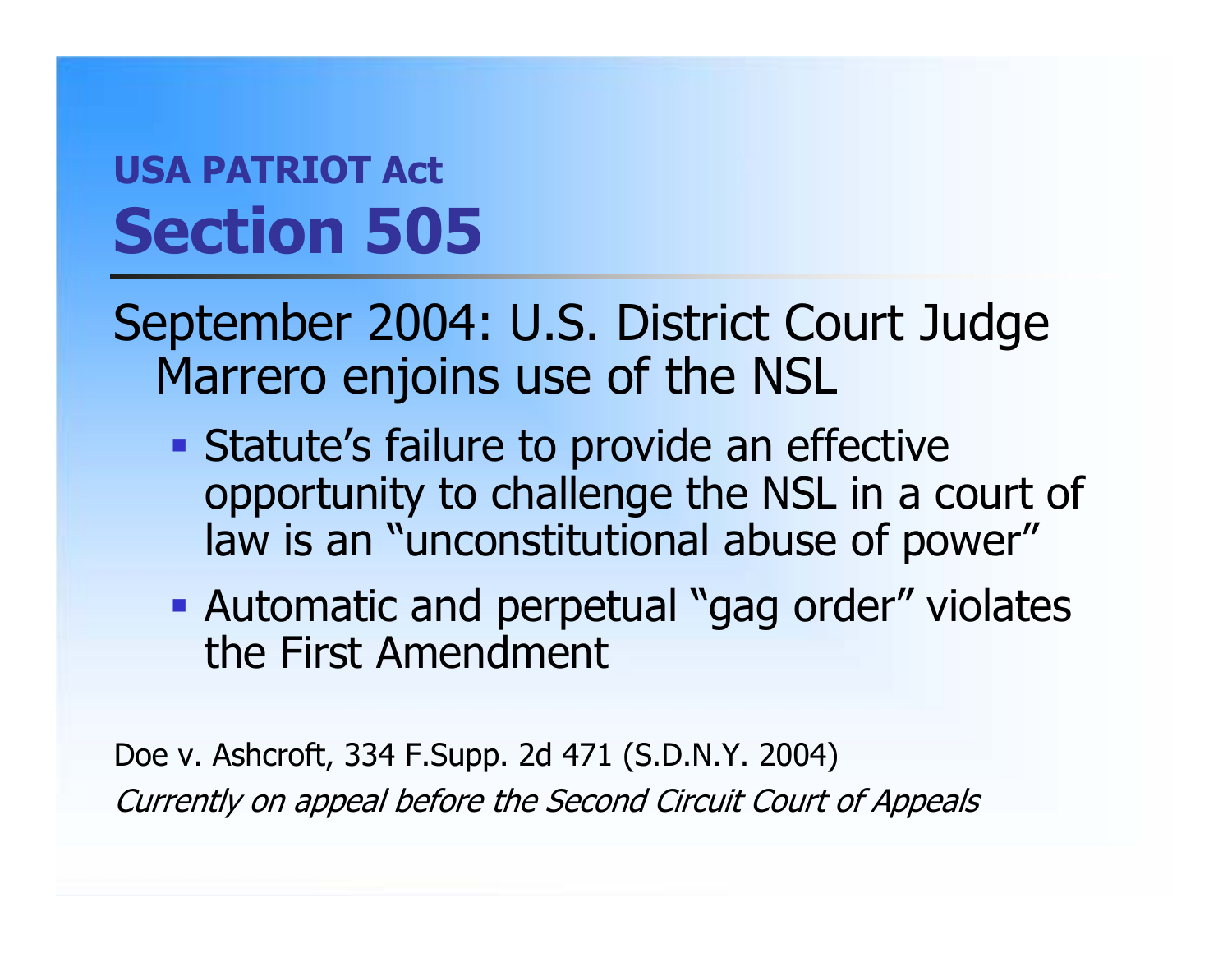September 2005: U.S. District Court Judge<br>Hall enjoins enforcement of NSL "gag<br>order"

- Loss of ability to speak about experience as a Loss of ability to speak about experience as a recipient of an NSL "real and present loss" of First Amendment rights
- Government failed to show any compelling state interest in gagging the NSL recipient

Doe v. Gonzales, No. 3:05cv1256 (D. Conn 2005) Currently on appeal before the Second Circuit Court of Appeals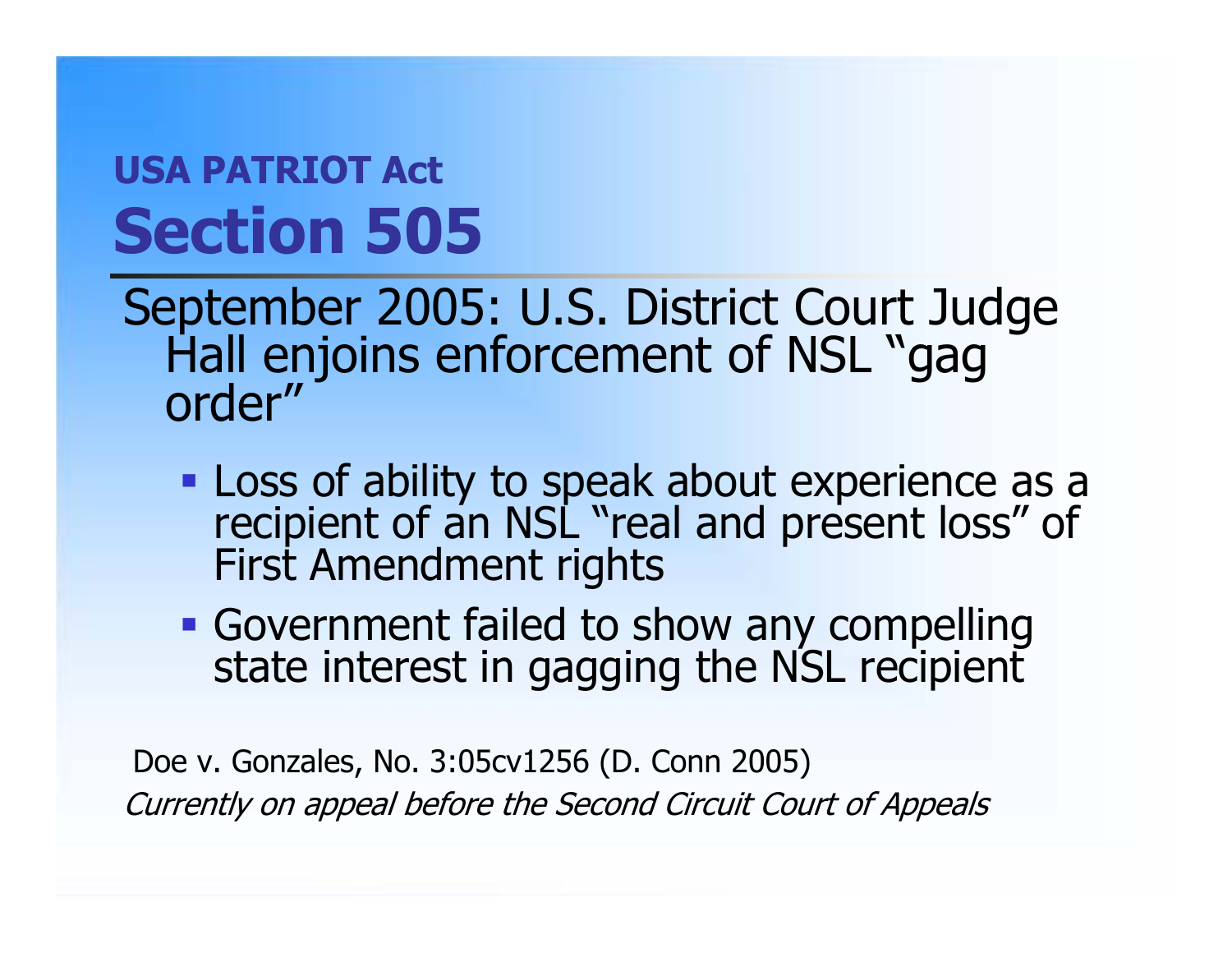# **Patriot Act Concerns:**

- **Appears to trump other laws that usually protect** the confidentiality of personal records, including library records.
	- **State Library Confidentiality laws**
- **Eliminates protections put in place after** disclosure of FBI abuses in the 1970's
	- **FBI Library Awareness Program: Cold War era secret** surveillance program monitored library activities without court order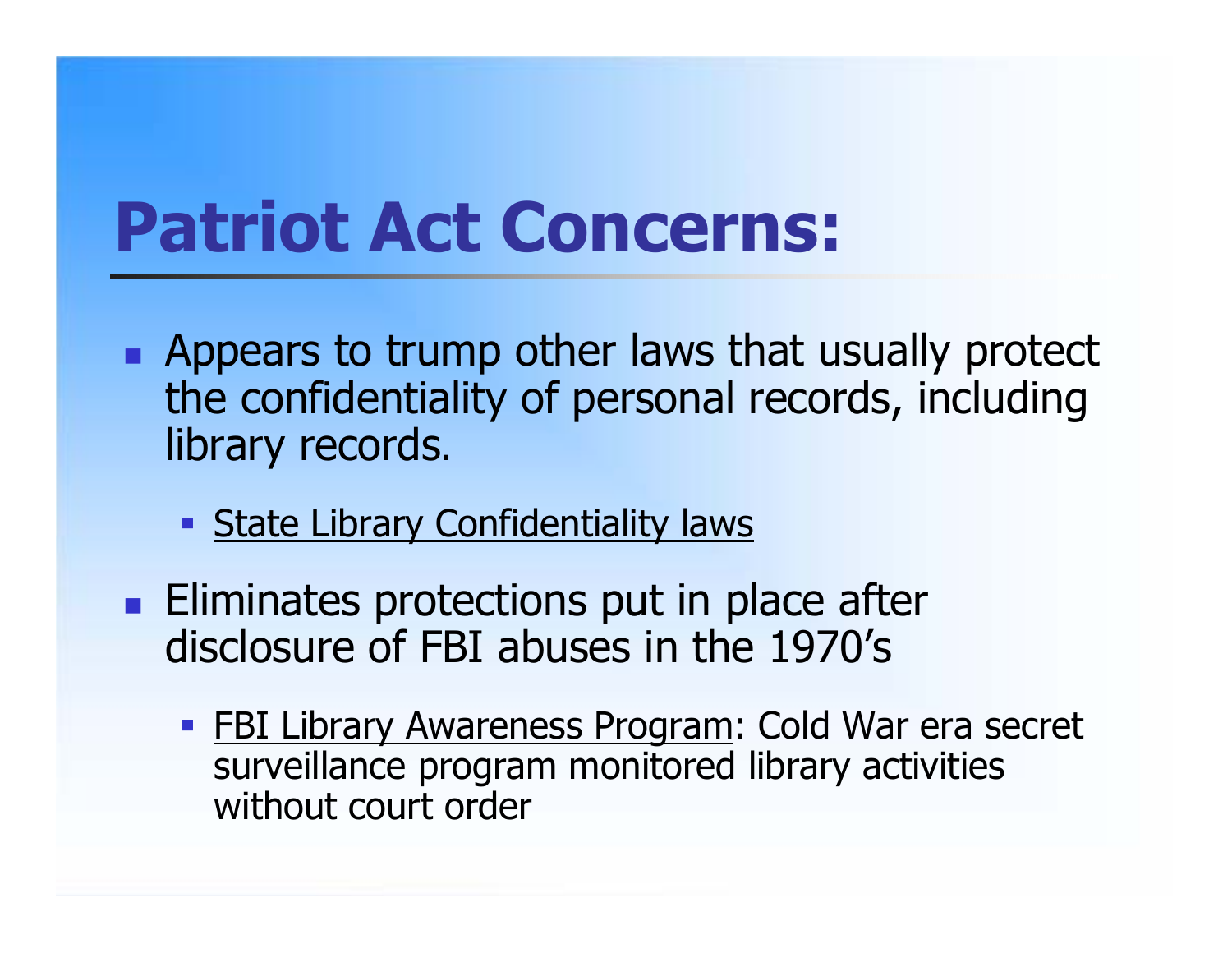# **PATRIOT Act Concerns**

- Sweeps aside traditional constitutional protections against unwarranted surveillance and unjustified investigations
- **Secret courts and secret procedures provide** no means for citizens to challenge erroneous government actions or monitor government activity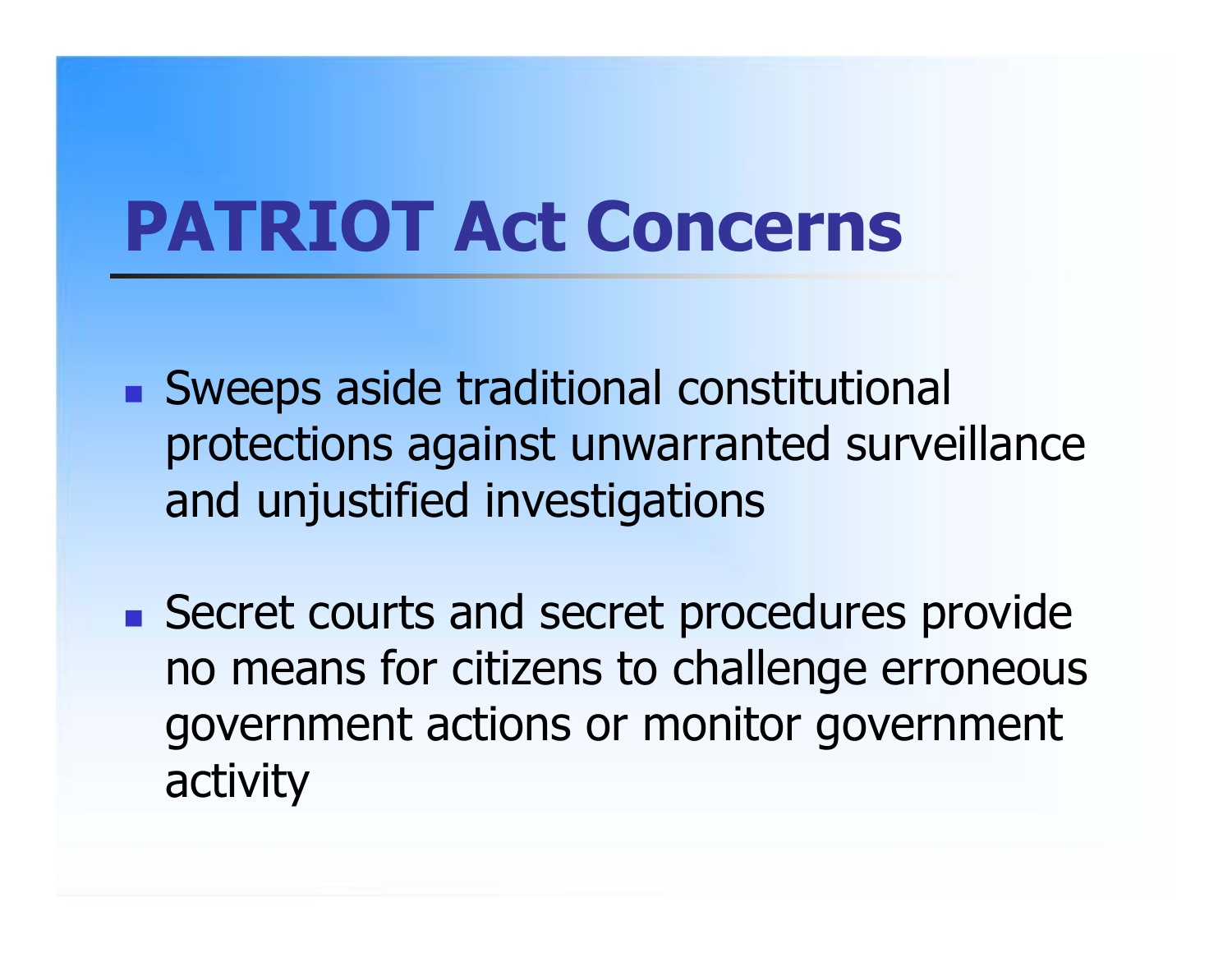## **PATRIOT Act Concerns**

**Potential surveillance of citizens' reading** habits chills the exercise of First Amendment rights and upends the traditional presumption of innocence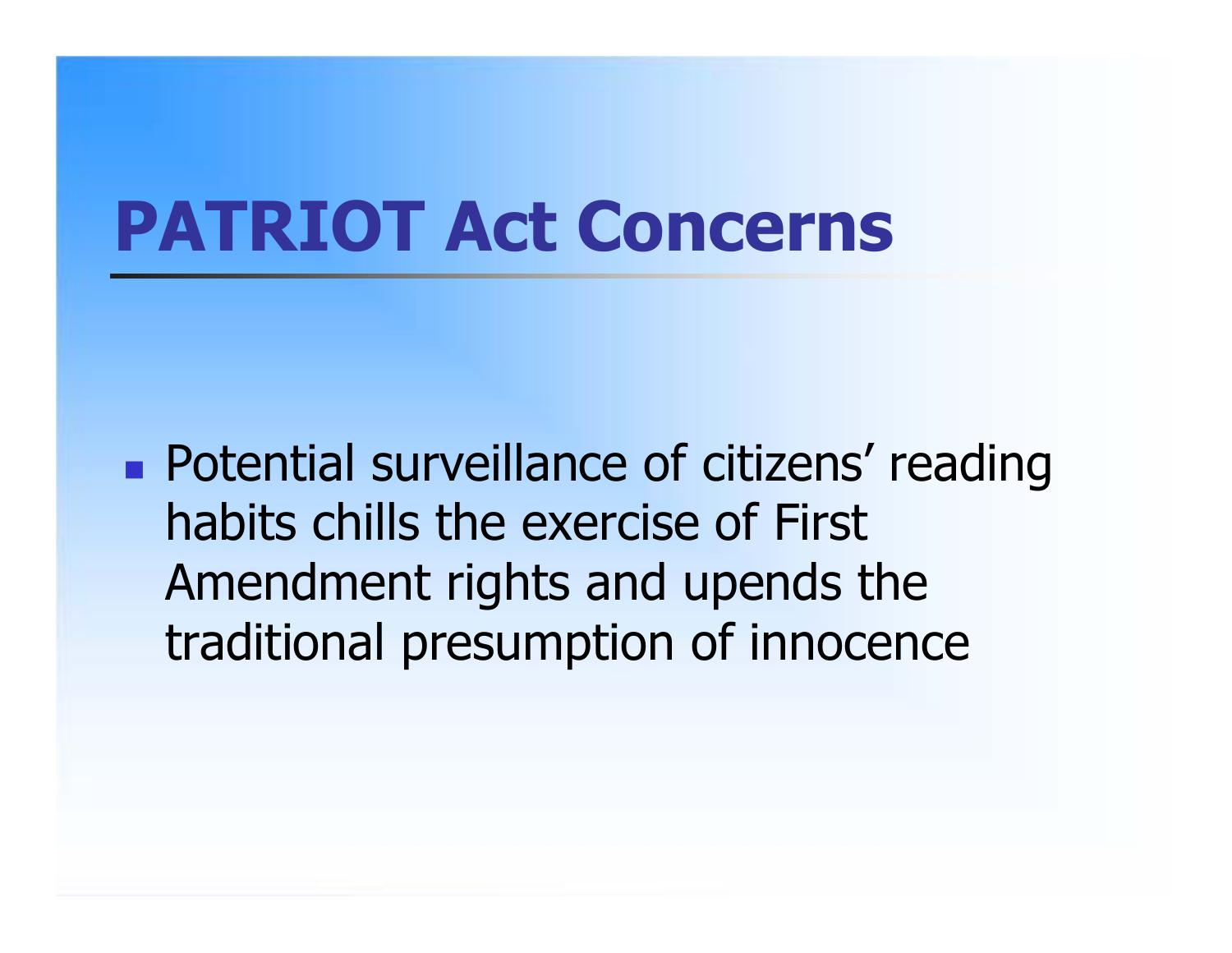## **Cause for Concern?**

DOJ Says No:

**No use of Section 215** ("Trust us!")

No interest in what citizens read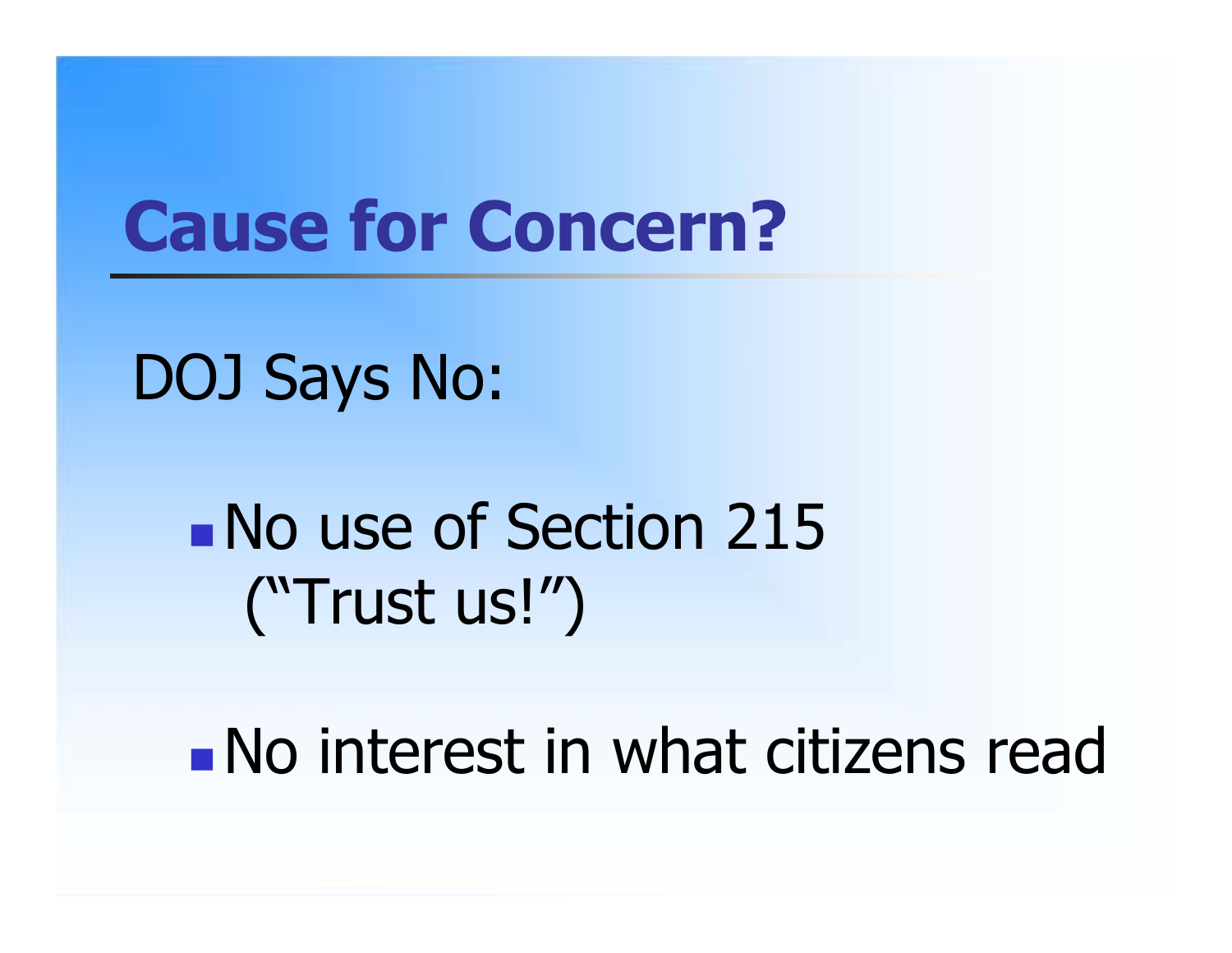# **Cause for Concern?**

## **BUT:**

- **DOJ** says libraries "a logical target for federal surveillance"; says it uses libraries to get information on library users
- **Nhatcom County, Scottsdale, other** libraries report FBI attempts to get user records with or without judicial process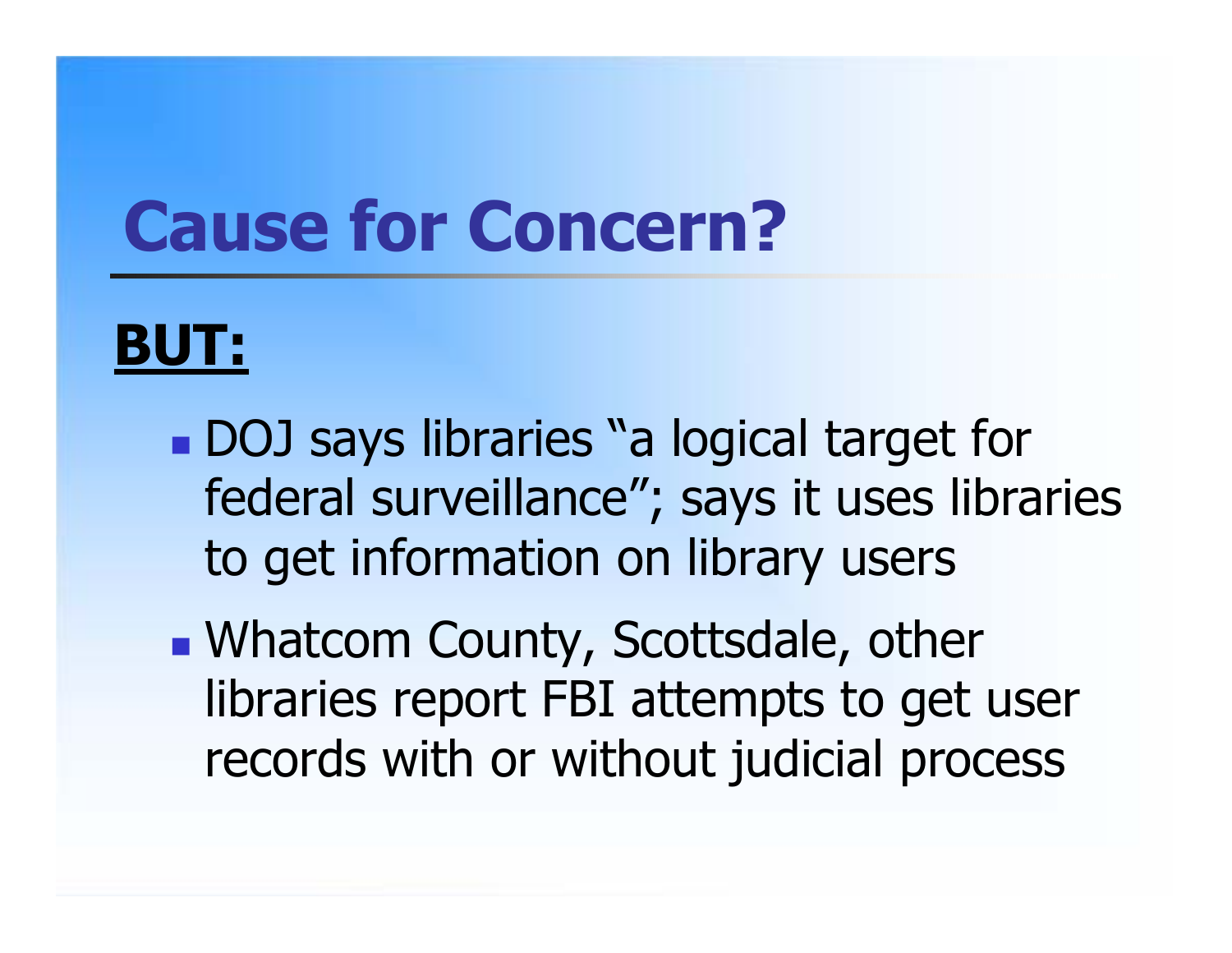# **Cause for Concern?**

## Patriot Act in the Library

**• National Security Letter served on ALA** member in Connecticut; NSL seeks"any and all subscriber information, billing information and access logs."

**Lawsuit filed by ACLU asks court to** declare NSL statute unconstitutional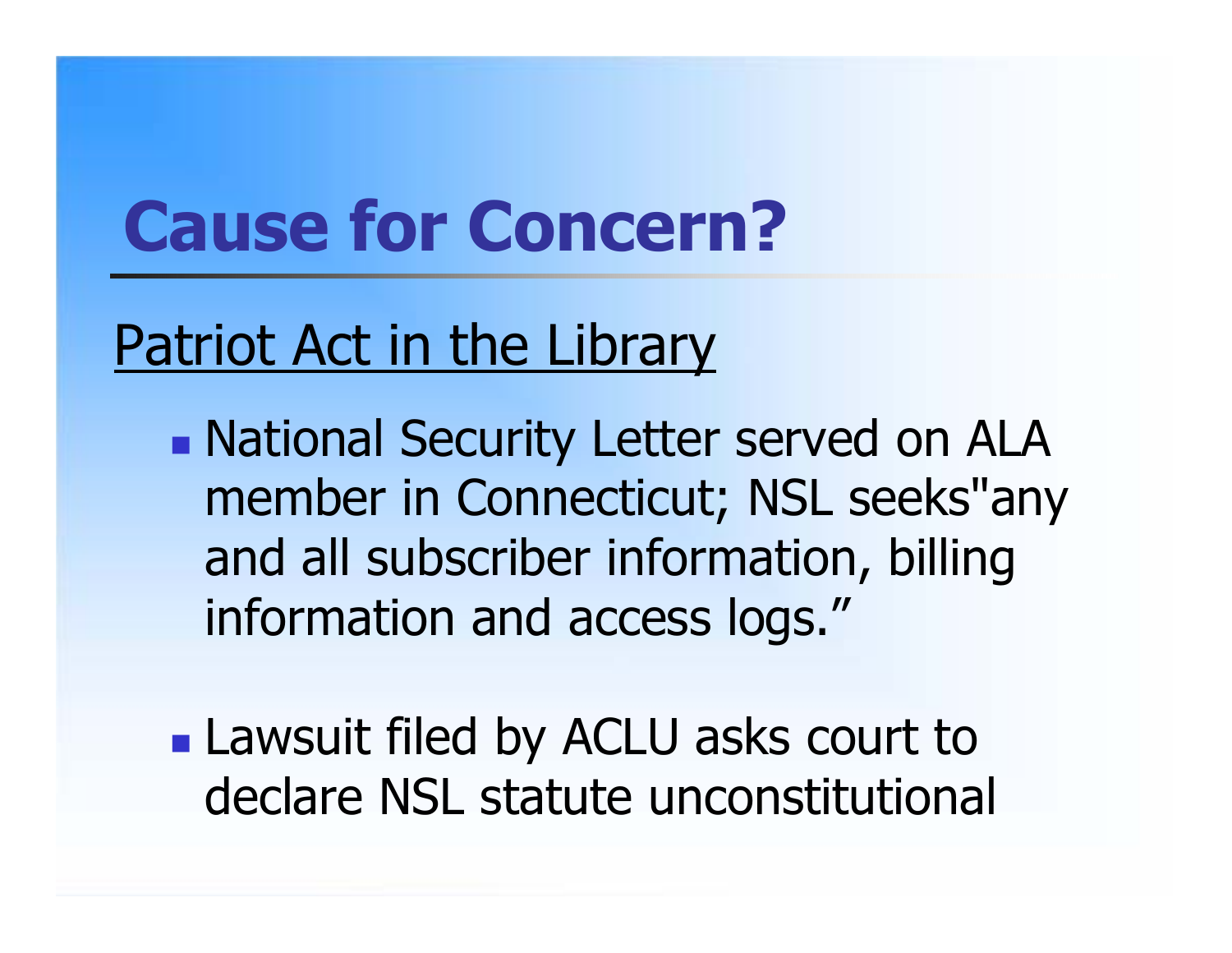## 2005: Reauthorization or Sunset?

- **Both Section 215 and Section 505 expire** ("sunset") on December 31, 2005.
- **President Bush and Attorney General Gonzales** asked Congress to reauthorize and expand surveillance authorities granted under the USA PATRIOT Act.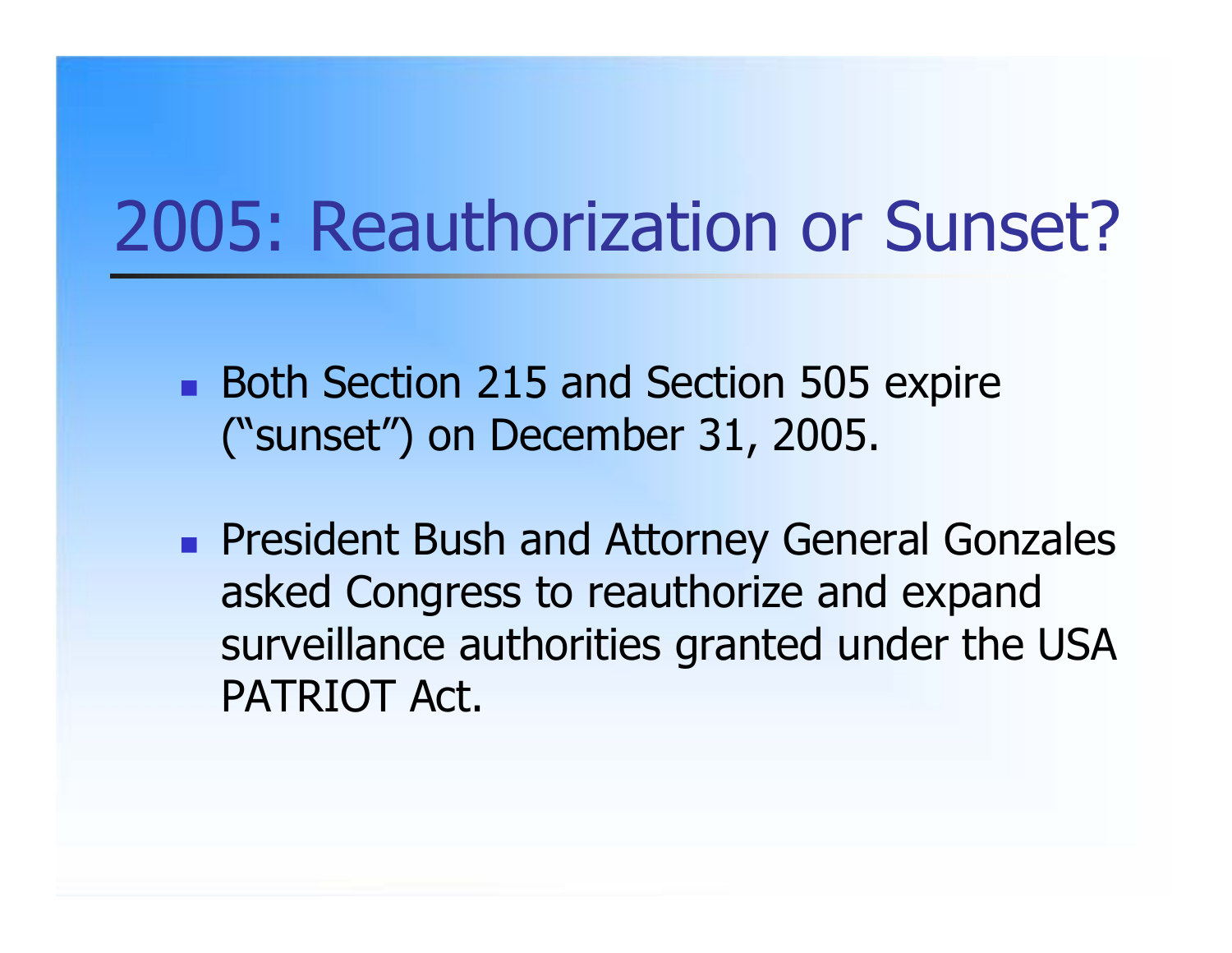# **2005: Reauthorization or Sunset?**

**HOUSE passes H.R. 3199 to reauthorize** and expand the USA PATRIOT Act

**SENATE passes S. 1389, the PATRIOT Act** Improvement and Reauthorization Act, which reins in some excesses of Section 215.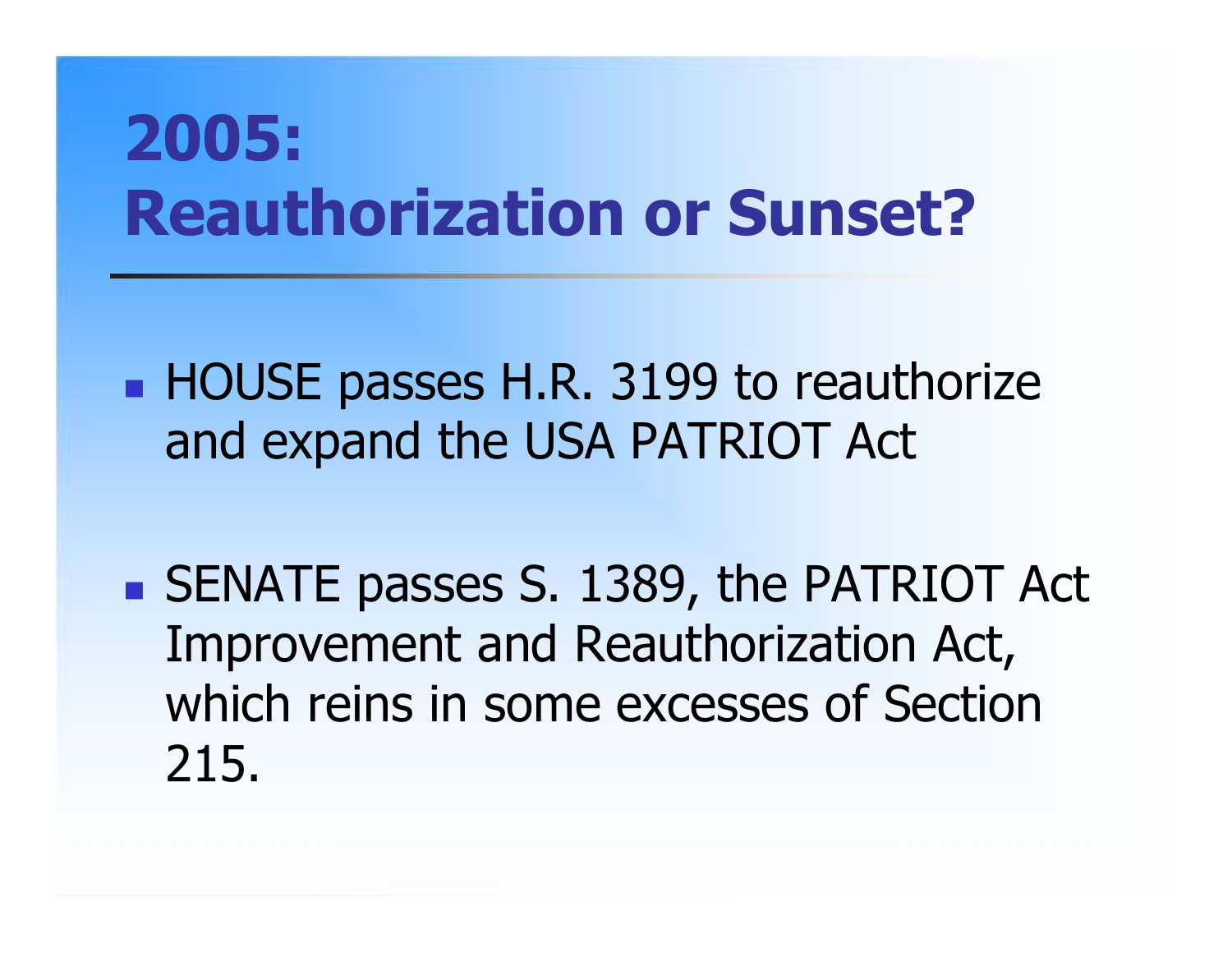## 2005: Reauthorization or Sunset?

Both House and Senate proposals eliminate the sunset dates on the majority of provisions due to sunset on December 31, 2005, making many PATRIOT Act provisions permanent changes to the law.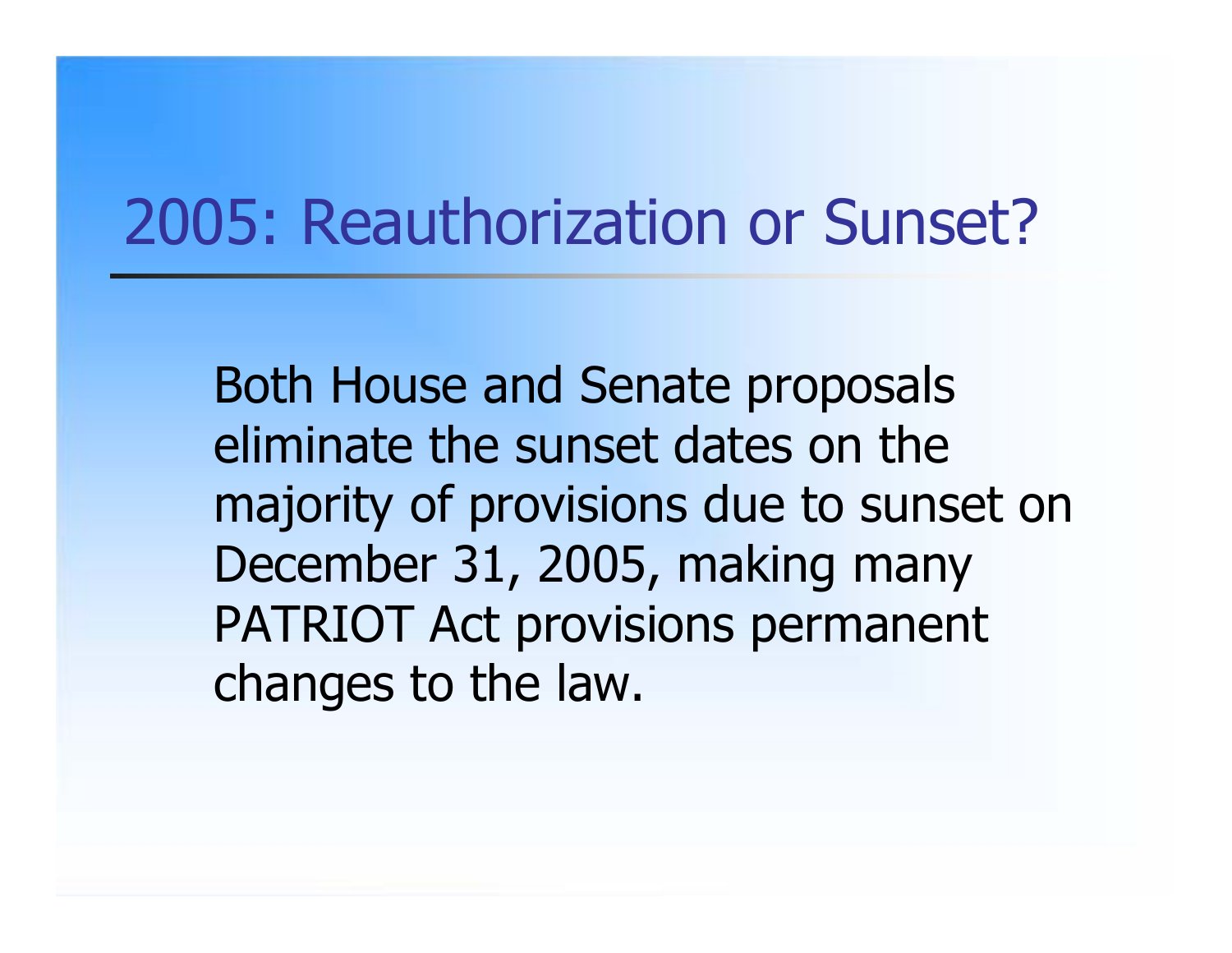## H.R. 3199

#### H.R 3199:

- **Keeps most of the original PATRIOT Act** provisions intact with minor modifications.
- **Extends sunset for selected provisions,** including Section 215, to December 31, 2015.
- **Exercise Criticized for lacking protections for civil** liberties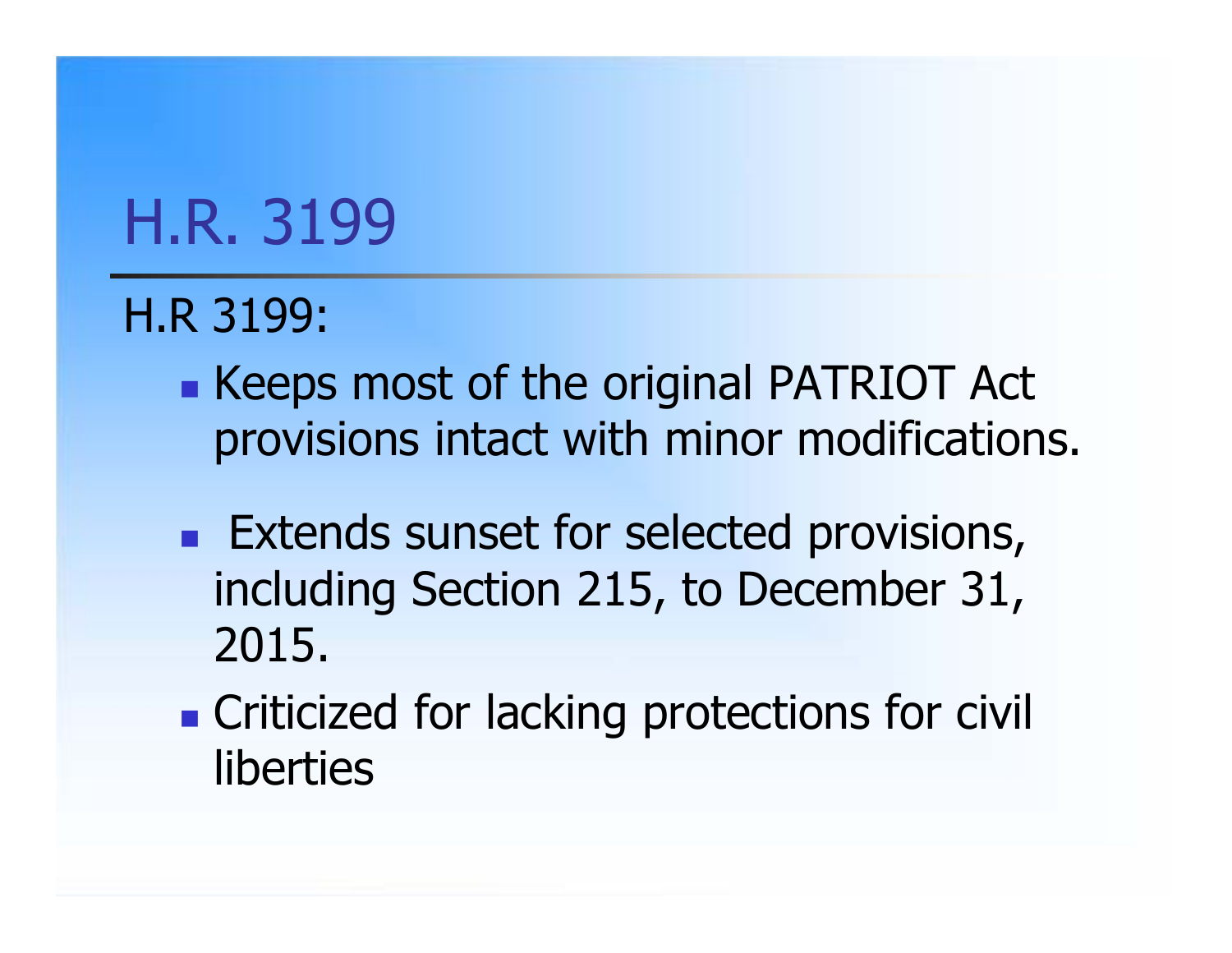## S. 1389

- **Extends sunset for Section 215 and selected** provisions to December 31, 2009.
- **Adopts modifications that represent some** reform of the original PATRIOT Act provisions.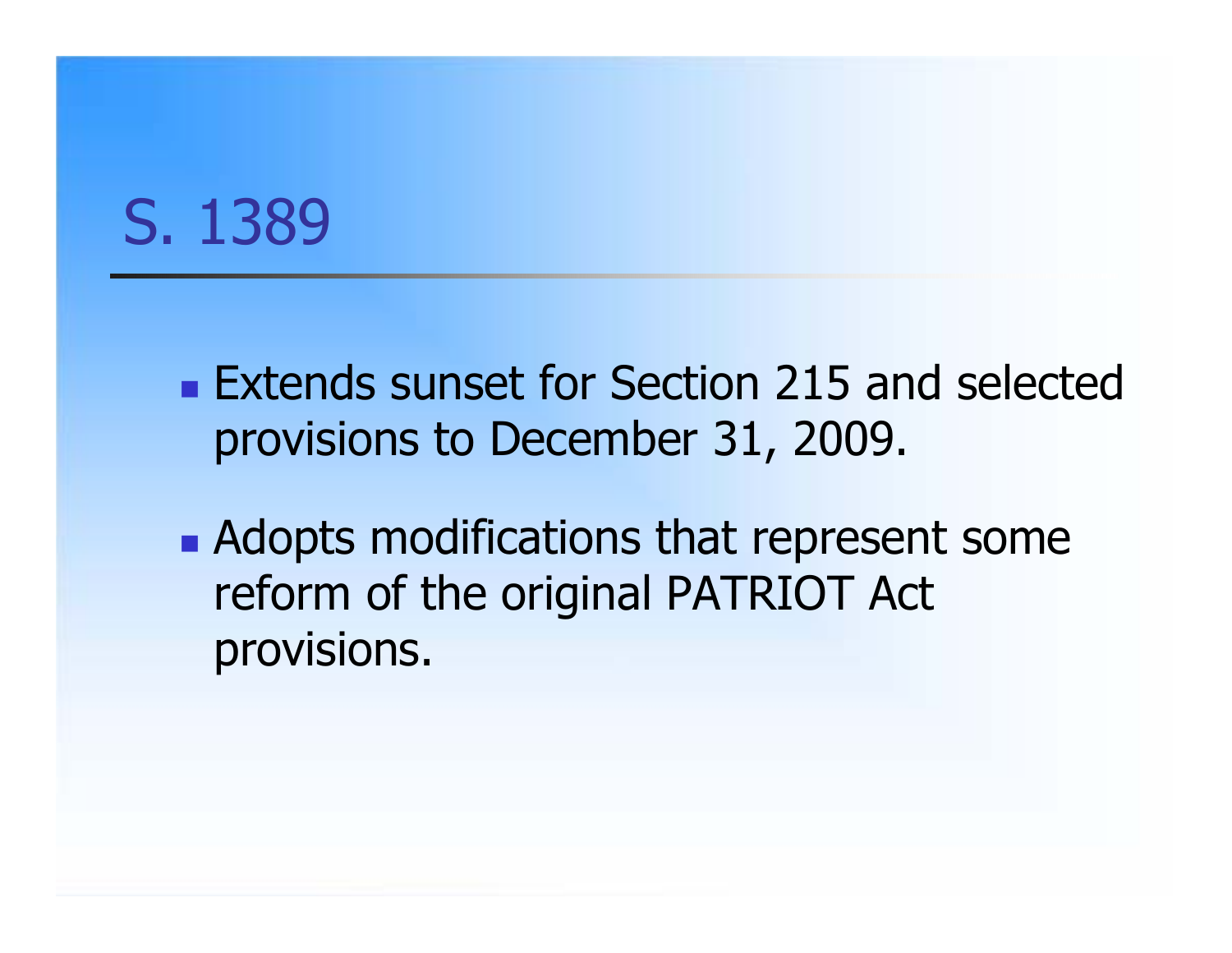# **Section 215 proposals**

## The House bill:

- **Adopts "relevance" standard currently** espoused by DOJ and FBI; no change in predicates for issuance.
- **Allows exceptions to gag order for** disclosure to legal counsel and those needed to produce records.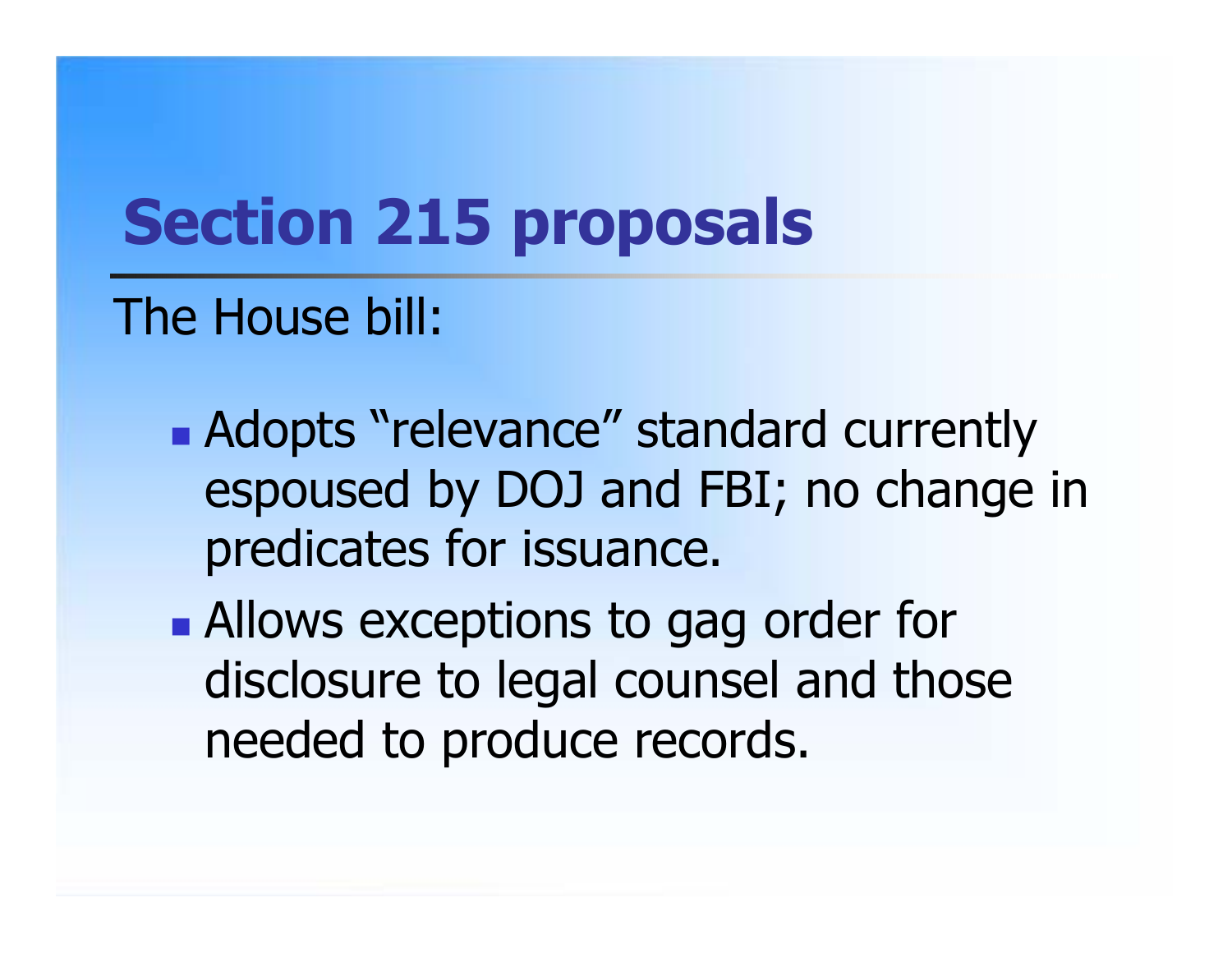## **Section 215 proposals**

### The House bill:

**Gives recipients of FISA orders the ability** to challenge orders in the FISA court with right of review (but Judge may dismiss "frivolous" challenges.)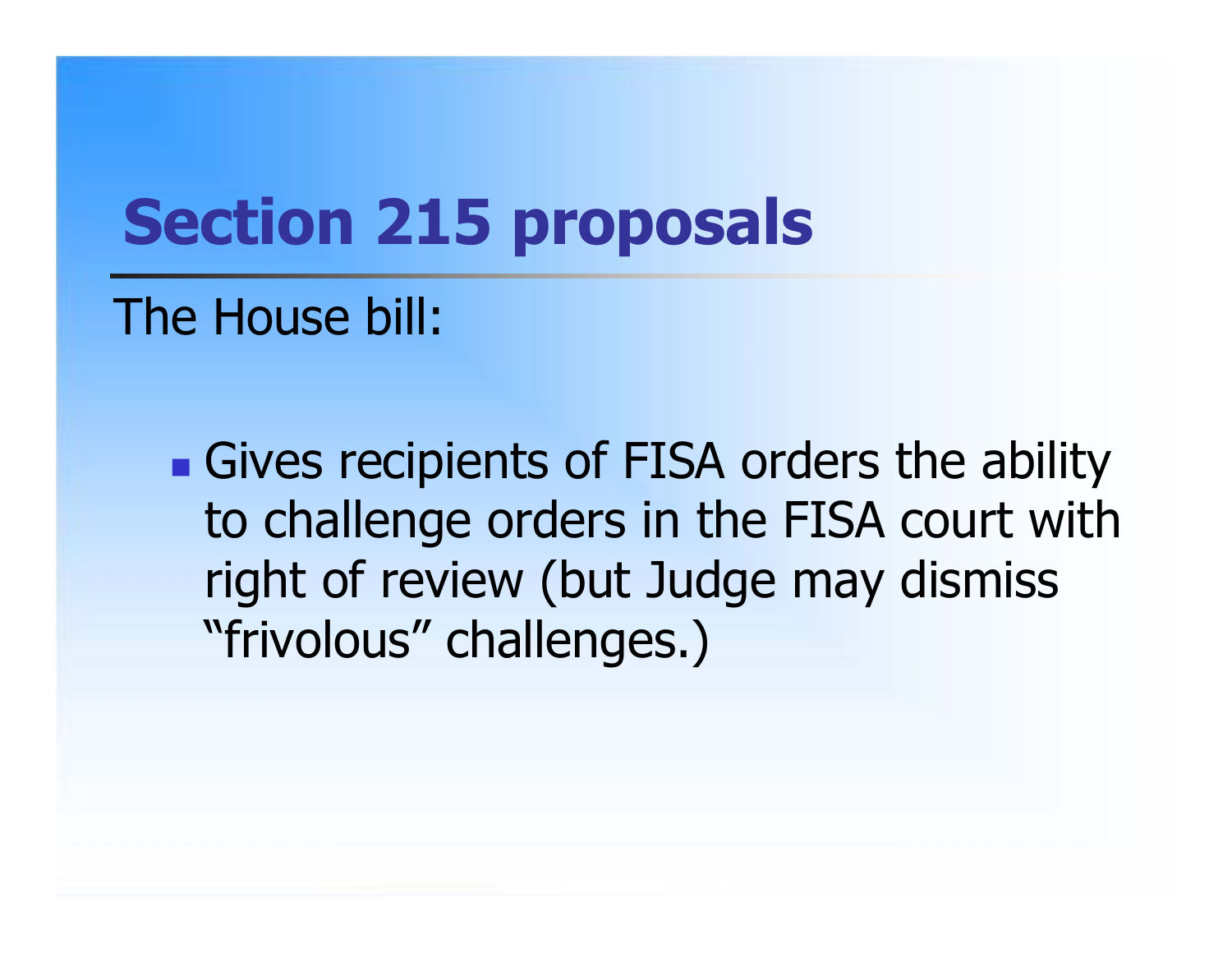### The Senate bill:

**Imposes higher standard on FISA orders,** requiring a limited showing of facts that there is a tie to an actual terrorist case.

**Requires that the order describe the items** sought with some particularity and allow a reasonable time period for production.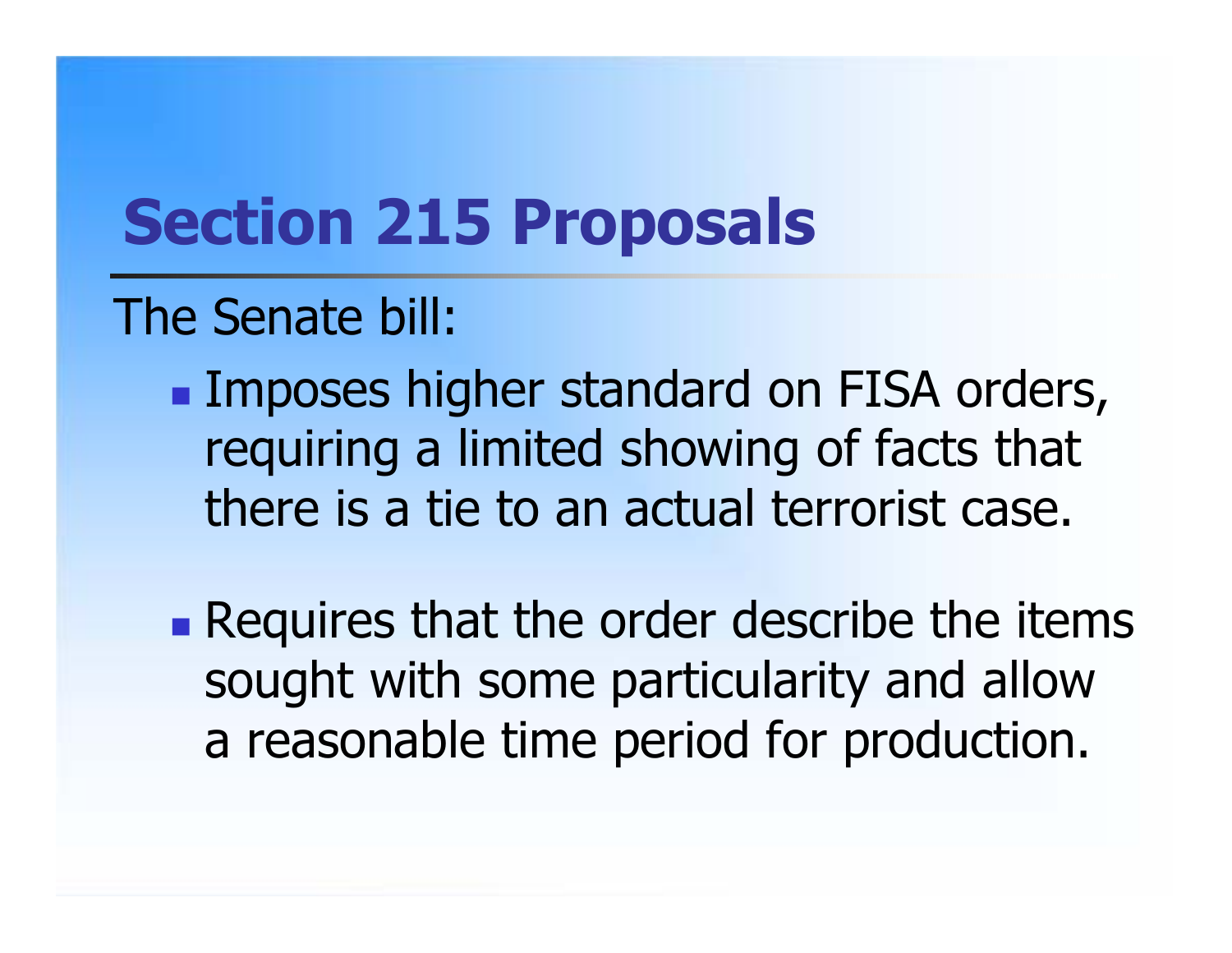#### The Senate bill:

- **Gives recipients of FISA orders the ability** to challenge orders in the FISA court with right of review.
- **Instructs FISA court to establish rules** allowing for review procedures.
- **Imposes more detailed reporting** requirements on DOJ; includes reports on use in libraries and bookstores.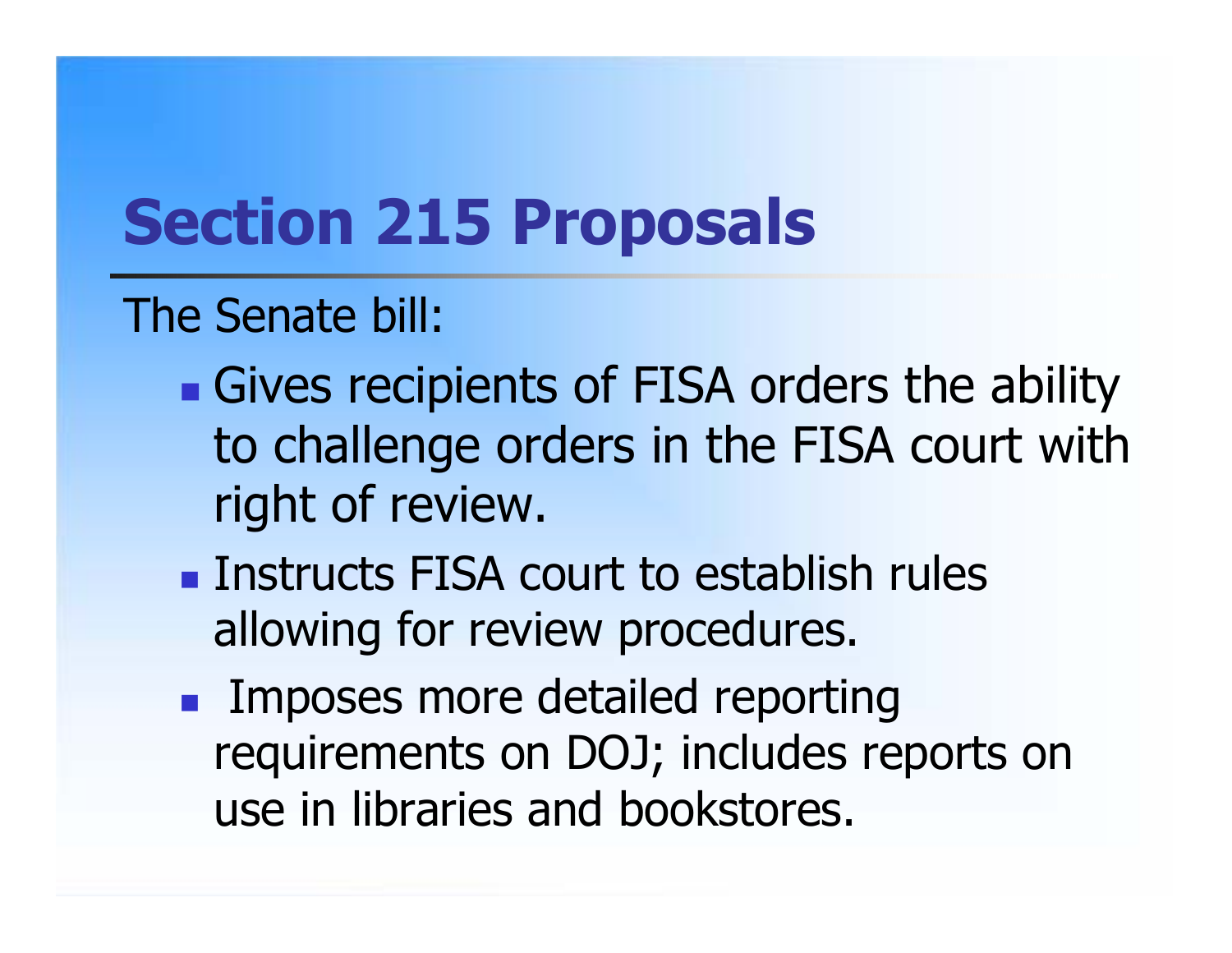#### The House bill:

- **Provides for judicial enforcement of National** Security Letters; violation of order is punishable as contempt of court.
- **Imposes jail sentences of one to five years** for violation of the gag order.
- **Permits disclosure to legal counsel and** those needed to produce records.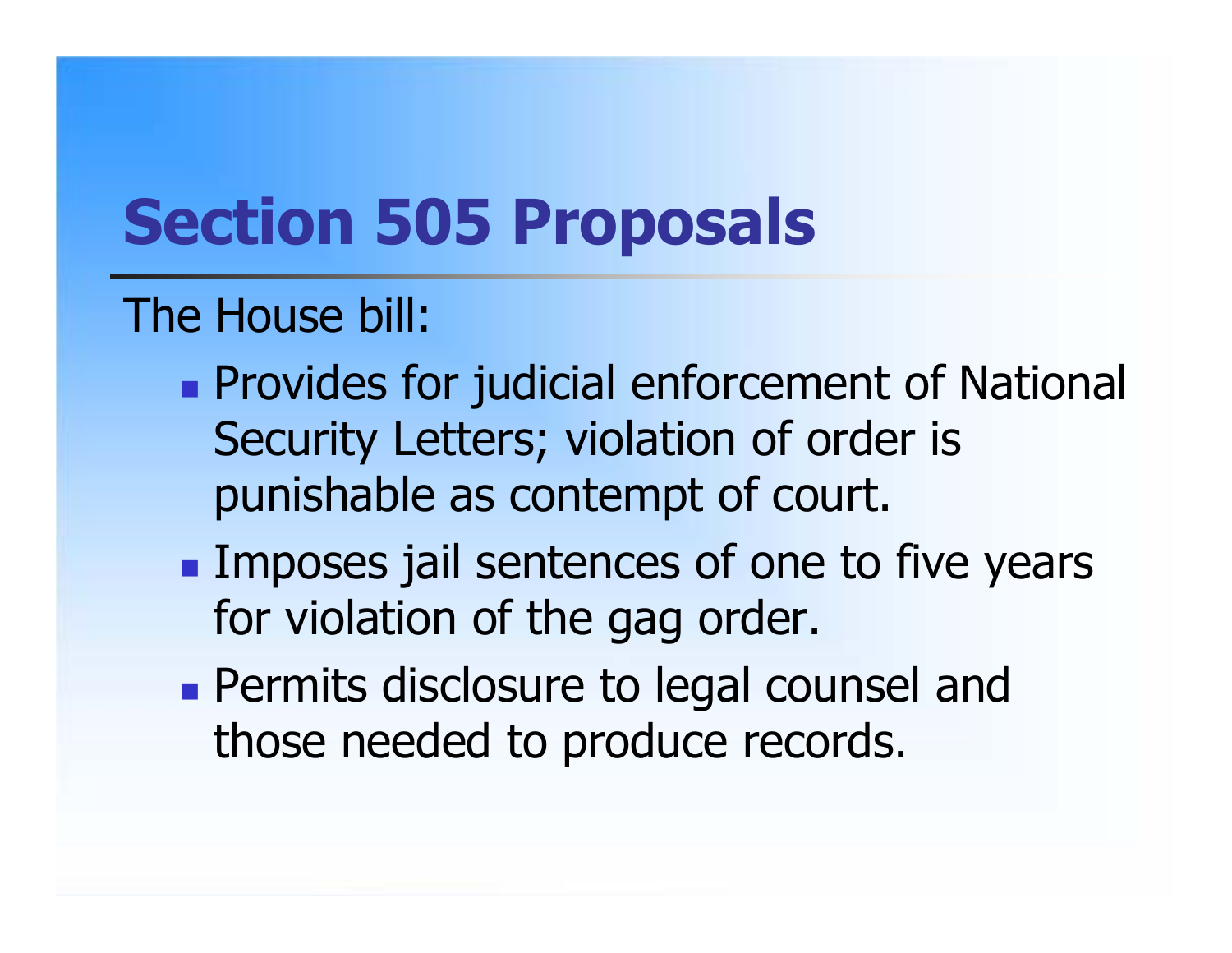#### The House bill:

- **Establishes procedures for review of NSLs** by federal district courts.
- **Allows NSL recipient to petition court to set** aside gag order; but a government certification that disclosure endangers national security is treated as conclusive.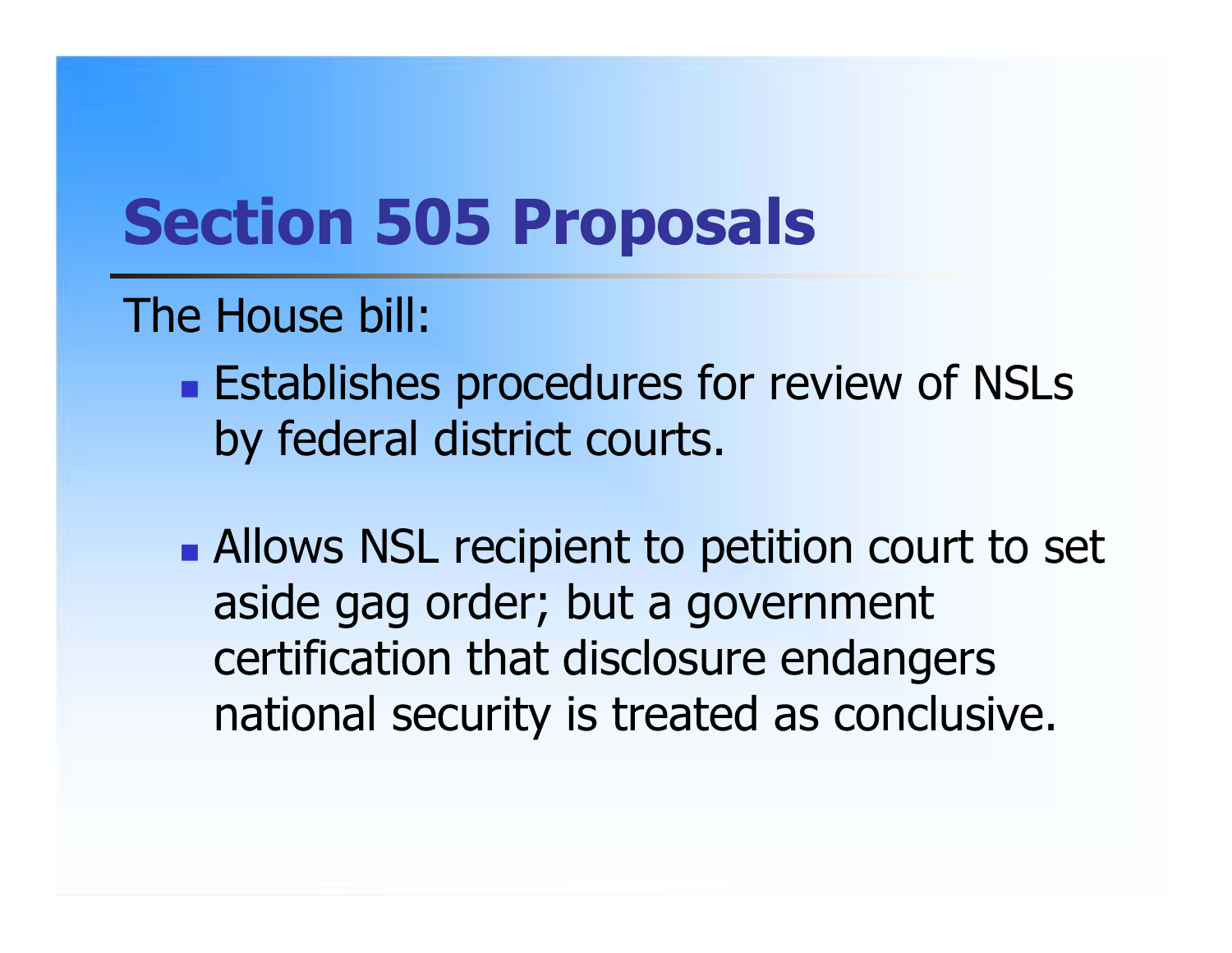#### The Senate bill:

- **Provides for judicial enforcement of NSLs**
- **Permits recipient to disclose NSL to legal** counsel and those needed to comply with order.
- **Permits recipient to file motion to quash or** modify the NSL in federal district court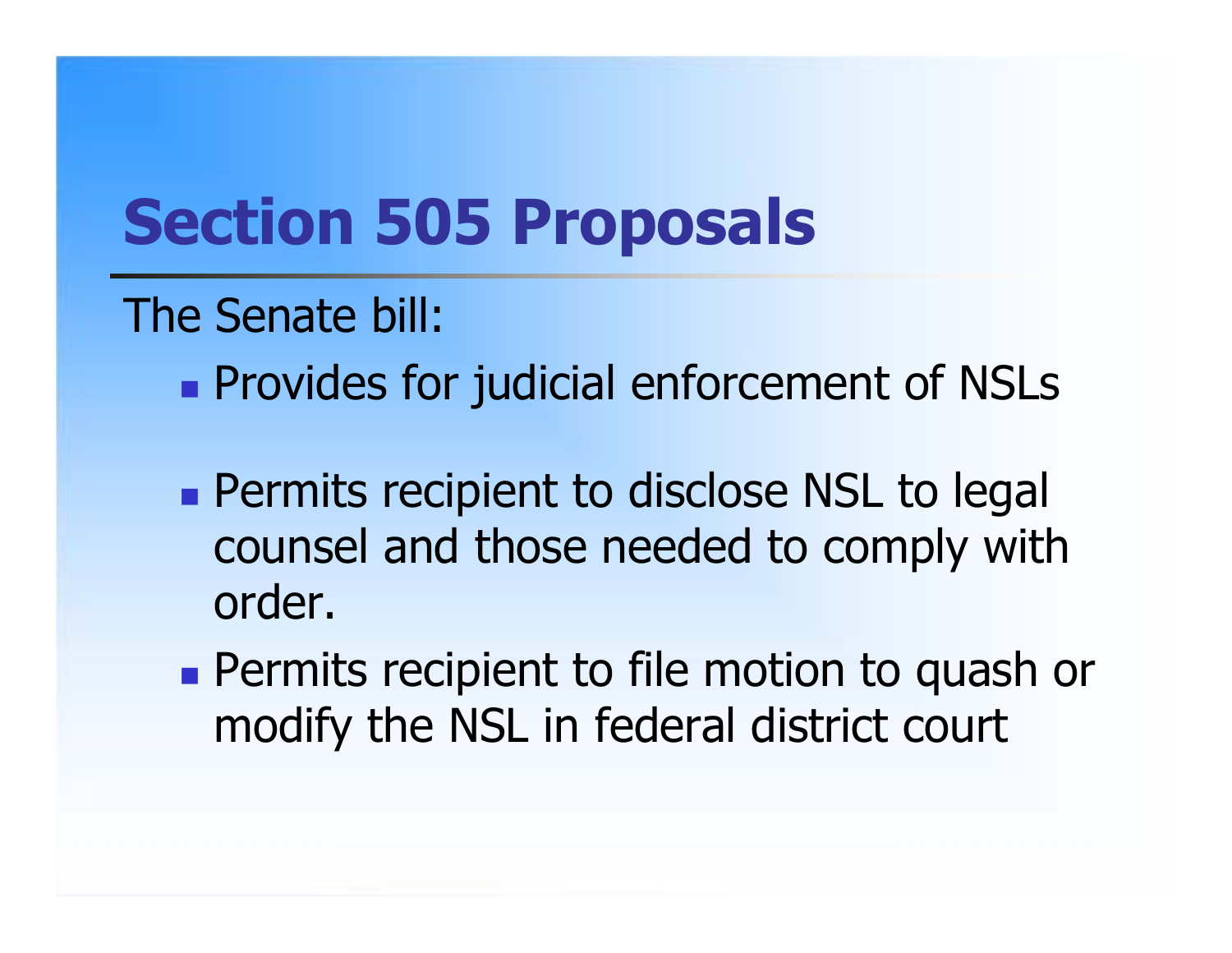#### The Senate bill:

- **Permits court to modify or quash NSL if** compliance would violate a Constitutional right or other right or privilege.
- **Permits court to modify or eliminate gagety** order if there is no reason to believe national security is endangered.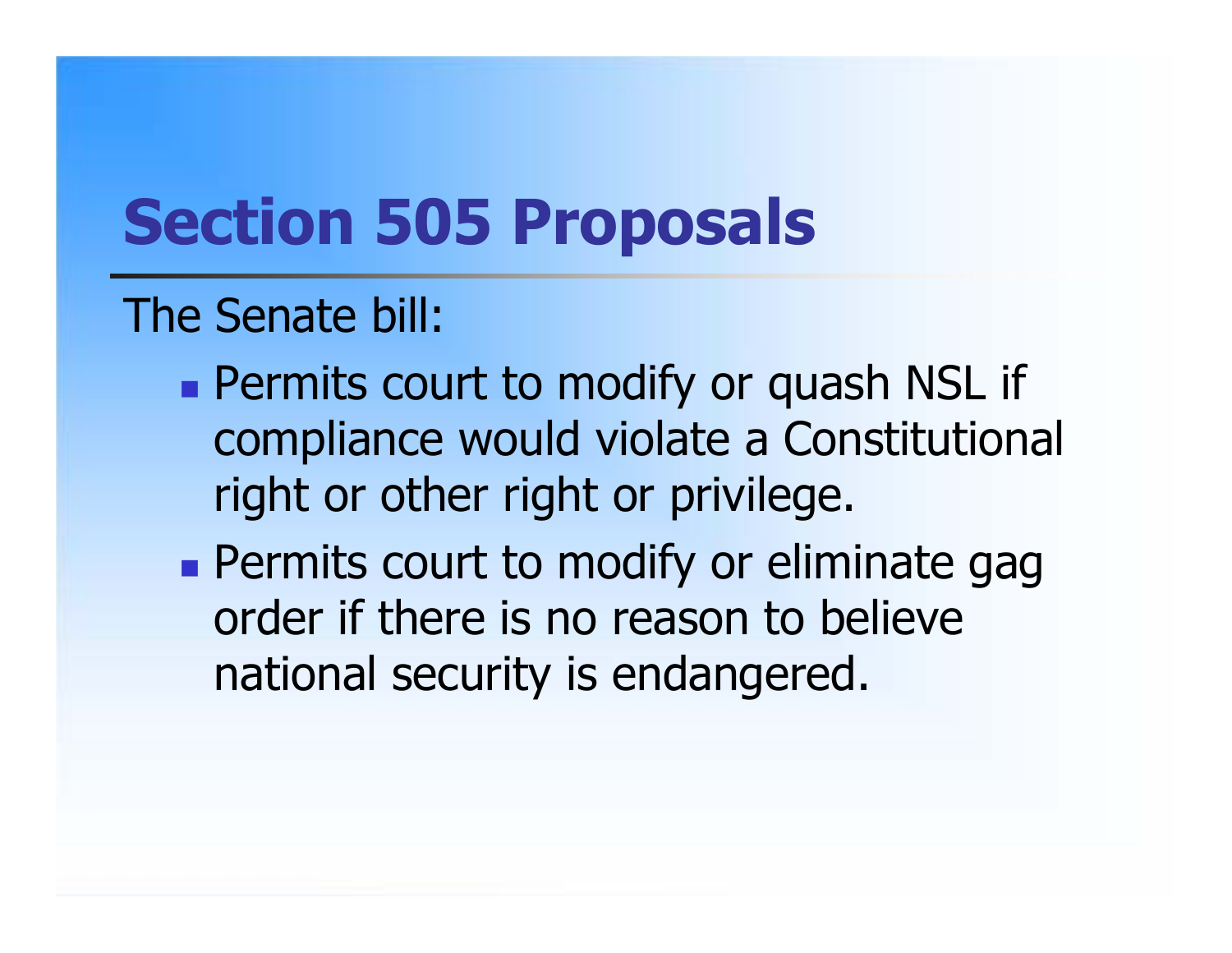## **Issues:**

- **Federal laws negating state privacy** protections
- **Proposals for state-level PATRIOT Act** provisions to facilitate state and local law enforcement access to records & electronic communications